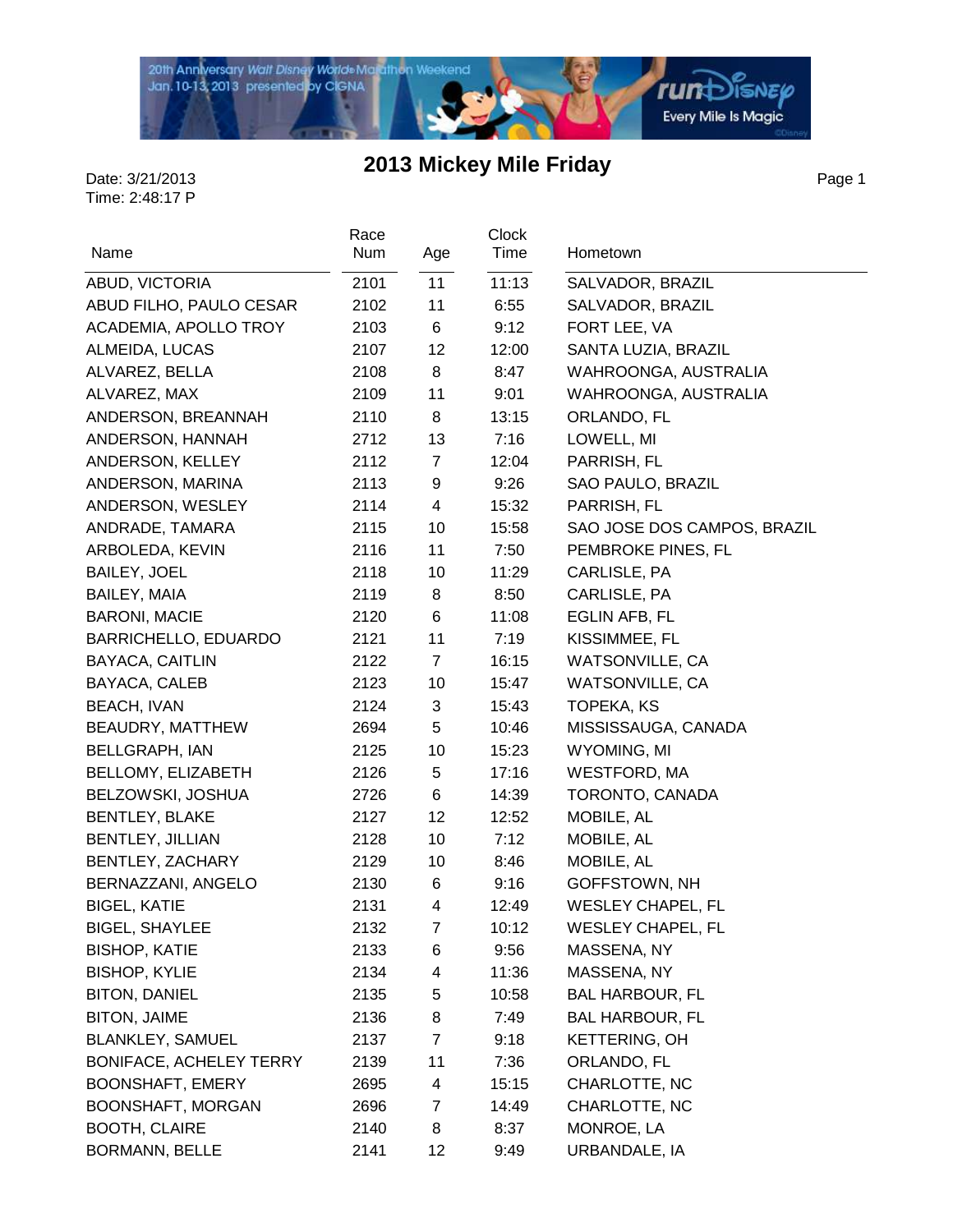| Time<br>Name<br>Num<br>Age<br>10<br>2142<br>8:42<br>URBANDALE, IA<br><b>BORMANN, BEN</b><br>DEERDFIELD BEACH, FL<br><b>BOROWSKI, JESSICA</b><br>2697<br>8<br>10:34<br>11<br><b>BOROWSKI, NICOLE</b><br>2698<br>10:34<br>DEERDFIELD BEACH, FL |  |
|----------------------------------------------------------------------------------------------------------------------------------------------------------------------------------------------------------------------------------------------|--|
|                                                                                                                                                                                                                                              |  |
|                                                                                                                                                                                                                                              |  |
|                                                                                                                                                                                                                                              |  |
| <b>BOULANGER, ALEXIS</b><br>2143<br>8<br>6:59<br>TERREBONNE, CANADA                                                                                                                                                                          |  |
| BOULANGER, NO FUMIE<br>9<br>6:52<br>TERREBONNE, CANADA<br>2144                                                                                                                                                                               |  |
| 10<br><b>BRAGA, ANA CAROLINA</b><br>9:02<br>RIO DE JANEIRO, BRAZIL<br>2145                                                                                                                                                                   |  |
| BRAVO, JACOB<br>9<br><b>WESTON, FL</b><br>2146<br>7:49                                                                                                                                                                                       |  |
| <b>BRODERSEN, ALTHEA</b><br>3<br>15:03<br>PAPILLION, NE<br>2147                                                                                                                                                                              |  |
| $\mathbf 5$<br>BRODERSEN, EVANGELINE<br>13:19<br>PAPILLION, NE<br>2148                                                                                                                                                                       |  |
| $\overline{7}$<br>BRODERSEN, OLIVIA<br>13:21<br>PAPILLION, NE<br>2149                                                                                                                                                                        |  |
| 9<br><b>BUCCIGROSSI, SARAH</b><br>2674<br>15:13<br>MEDFORD, NJ                                                                                                                                                                               |  |
| 13<br><b>BUIJS, KAYDEE</b><br>2152<br>10:25<br>WILLEMSTAD, NETHERLANDS ANTILLE                                                                                                                                                               |  |
| <b>BURNHAM, COLBY</b><br>2154<br>9<br>7:04<br>TRURO HEIGHTS, CANADA                                                                                                                                                                          |  |
| CABAI, GABRIELLE<br>$\overline{7}$<br>11:08<br>FORT MYERS, FL<br>2155                                                                                                                                                                        |  |
| CABAI, GENEVIEVE<br>10<br>15:50<br>FORT MYERS, FL<br>2156                                                                                                                                                                                    |  |
| FORT MYERS, FL<br>CABAI, JULIANA<br>2157<br>$\overline{7}$<br>11:10                                                                                                                                                                          |  |
| MEXICO CITY, MEXICO<br>CABRERA, GUSTAVO<br>13<br>2159<br>5:17                                                                                                                                                                                |  |
| CANNON, SETH<br>6<br>EVANSVILLE, IN<br>2160<br>7:44                                                                                                                                                                                          |  |
| CARROLL, EMORY<br>$\overline{7}$<br>PACE, FL<br>2161<br>10:07                                                                                                                                                                                |  |
| CARROLL, FLETCHER<br>5<br>PACE, FL<br>2162<br>10:51                                                                                                                                                                                          |  |
| CASTIBLANCO, ANA<br>12<br>7:54<br>MIAMI, FL<br>2165                                                                                                                                                                                          |  |
| 11<br>CASTIBLANCO, NICOLAS<br>2166<br>7:55<br>MIAMI, FL                                                                                                                                                                                      |  |
| <b>CERQUEIRA, ANDRE</b><br>9<br>9:14<br>RIO DE JANEIRO, BRAZIL<br>2167                                                                                                                                                                       |  |
| CERQUEIRA, FILIPE<br>11<br>RIO DE JANEIRO, BRAZIL<br>2168<br>9:14                                                                                                                                                                            |  |
| 10<br>MEXICO, MEXICO<br>CHAIA, EMIL<br>2169<br>7:46                                                                                                                                                                                          |  |
| 2170<br>8:27<br>MEXICO, MEXICO<br>CHAIA, LUCA<br>9                                                                                                                                                                                           |  |
| 2171<br>$\overline{7}$<br>7:16<br>TORONTO, CANADA<br>CHAK, EVAN                                                                                                                                                                              |  |
| TORONTO, CANADA<br>CHAK, NATHAN<br>9<br>2172<br>7:02                                                                                                                                                                                         |  |
| CHALK, CJ<br>$\overline{7}$<br>9:28<br>TAMPA, FL<br>2173                                                                                                                                                                                     |  |
| CHALK, LOGAN<br>9:16<br>TAMPA, FL<br>2174<br>6                                                                                                                                                                                               |  |
| CHAN, SYDNEY<br>KNOXVILLE, TN<br>2175<br>9:34<br>6                                                                                                                                                                                           |  |
| KNOXVILLE, TN<br>CHAN, TYLER<br>8<br>2176<br>9:12                                                                                                                                                                                            |  |
| CHANG, ALBERT<br>10<br>TAMPA, FL<br>2177<br>7:24                                                                                                                                                                                             |  |
| CHANG, CARA<br>2178<br>10<br>HOFFMAN ESTATES, IL<br>9:48                                                                                                                                                                                     |  |
| CHANG, ZOEY<br>2179<br>8<br>TAMPA, FL<br>8:41                                                                                                                                                                                                |  |
| CHILLINGWORTH, CASPER<br>LAUNCESTON, GREAT BRITAIN (UK)<br>2180<br>6<br>10:00                                                                                                                                                                |  |
| CHILLINGWORTH, OLIVIA<br>LAUNCESTON, GREAT BRITAIN (UK)<br>$\overline{7}$<br>12:10<br>2181                                                                                                                                                   |  |
| 11<br>ROCKLEDGE, FL<br>CHOPPE, RYAN<br>2182<br>7:04                                                                                                                                                                                          |  |
| CIACCIARELLI, LUCY<br>8<br>ANDOVER, MA<br>2183<br>9:38                                                                                                                                                                                       |  |
| CIMINO, SAVERIO<br>2187<br>6<br>11:07<br>CABOT, AR                                                                                                                                                                                           |  |
| CLICHE, CAITLYN<br>11<br>CADYVILLE, NY<br>2188<br>7:42                                                                                                                                                                                       |  |
| COELHO, ENZO<br>12<br>SAO PAULO, BRAZIL<br>2728<br>7:22                                                                                                                                                                                      |  |
| WEST PALM BEACH, FL<br>CONNER, ABIGAIL<br>2190<br>10<br>11:22                                                                                                                                                                                |  |
| CONNER, NATHAN<br>WEST PALM BEACH, FL<br>2191<br>10<br>11:22                                                                                                                                                                                 |  |
| CORDERO, ADRIAN<br>2193<br>10<br>7:28<br>ORLANDO, FL                                                                                                                                                                                         |  |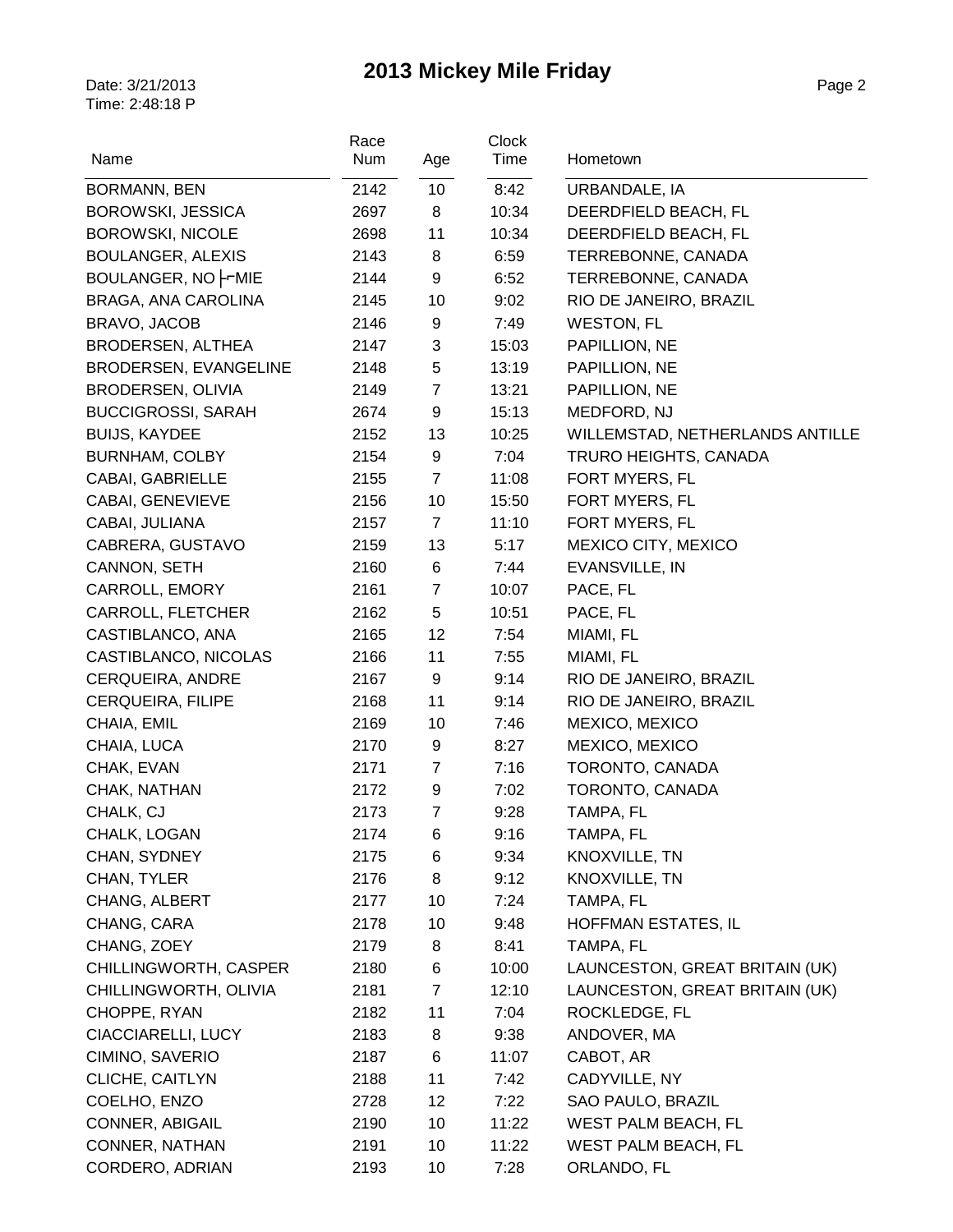| Num<br>Age<br>$\overline{7}$<br>11:01<br>CORKHUM, HANNAH<br>2194<br>LYNNFIELD, MA<br>CORTEZ, GABRIELLE<br>2195<br>9<br>10:17<br>MIDLOTHIAN, VA<br>COSTA, MARIA<br>11<br>DOWNINGTOWN, PA<br>2196<br>7:56<br>COSTA, TYLER<br>$\overline{7}$<br>8:05<br>2197<br>GARNER, NC<br>COVINGTON, LOGAN<br>6<br>2675<br>12:47<br>TAMPA, FL<br>COVINGTON, PRESTON<br>4<br>10:34<br>TAMPA, FL<br>2676<br><b>COVINGTON, SHIANNE</b><br>9<br>TAMPA, FL<br>2677<br>13:44<br>2198<br>9<br>12:46<br>ROSWELL, GA<br>CRAVEN, JACK<br>10<br>9:09<br>ROSWELL, GA<br>CRAVEN, JOJO<br>2199<br>CREEDICAN, GRANT<br>$\overline{7}$<br>7:33<br>TAMPA, FL<br>2200<br>BOGOT   Í, COLOMBIA<br>13<br>CRISTANCHO, SANTIAGO<br>2201<br>6:51<br>CLAXTON, GA<br>$\overline{7}$<br><b>CROSS, ANDREW</b><br>2202<br>13:22<br>2205<br>13<br>6:54<br>VEGA BAJA, PR<br>CRUZ, KIARA<br>2206<br>6<br>CRUZ, PEDRO<br>9:11<br><b>AUBURN HILLS, MI</b><br><b>CULBERTSON, BRIAN</b><br>$\overline{\mathbf{4}}$<br>MOUNT PLEASANT, SC<br>2207<br>18:30<br><b>CURTIS, ANNA</b><br>2208<br>8<br>11:00<br>CARY, NC<br>9<br>DALLEY, ZYESHA<br>ORLANDO, FL<br>2209<br>12:42<br>DANKLEF, AMELIA<br>2211<br>13<br>DALLAS, TX<br>11:25<br>DAVIDSON, ABBY<br>8<br>13:01<br>MOBILE, AL<br>2212<br>DAVIDSON, ETHAN<br>11<br>MOBILE, AL<br>2213<br>13:02<br>DAVIS, CLOEY<br>6<br>13:22<br>KEIZER, OR<br>2214<br>MACON, GA<br>DAVIS, TRISTAN<br>9<br>8:03<br>2215<br>8<br>DAY, ALYSIA<br>DUBAI, UNITED ARAB EMIRATES<br>2216<br>11:04<br>11<br>DAY, FRANCESCA<br>2217<br>8:57<br>DUBAI, UNITED ARAB EMIRATES<br>DE AVILA, PEDRO<br>11<br>2218<br>8:50<br><b>BRASILIA, BRAZIL</b><br>DE AVILA, SOFIA<br>8<br>2219<br>9:30<br><b>BRASILIA, BRAZIL</b><br>13<br>7:24<br>NAPERVILLE, IL<br>DE LA FUENTE, MEGAN<br>2220<br>LOCUST GROVE, VA<br>DEAN, MASON<br>$\overline{7}$<br>2221<br>10:38 |
|-----------------------------------------------------------------------------------------------------------------------------------------------------------------------------------------------------------------------------------------------------------------------------------------------------------------------------------------------------------------------------------------------------------------------------------------------------------------------------------------------------------------------------------------------------------------------------------------------------------------------------------------------------------------------------------------------------------------------------------------------------------------------------------------------------------------------------------------------------------------------------------------------------------------------------------------------------------------------------------------------------------------------------------------------------------------------------------------------------------------------------------------------------------------------------------------------------------------------------------------------------------------------------------------------------------------------------------------------------------------------------------------------------------------------------------------------------------------------------------------------------------------------------------------------------------------------------------------------------------------------------------------------------------------------------------------------------------------------------------------------------------------------------------------------------------------------------|
|                                                                                                                                                                                                                                                                                                                                                                                                                                                                                                                                                                                                                                                                                                                                                                                                                                                                                                                                                                                                                                                                                                                                                                                                                                                                                                                                                                                                                                                                                                                                                                                                                                                                                                                                                                                                                             |
|                                                                                                                                                                                                                                                                                                                                                                                                                                                                                                                                                                                                                                                                                                                                                                                                                                                                                                                                                                                                                                                                                                                                                                                                                                                                                                                                                                                                                                                                                                                                                                                                                                                                                                                                                                                                                             |
|                                                                                                                                                                                                                                                                                                                                                                                                                                                                                                                                                                                                                                                                                                                                                                                                                                                                                                                                                                                                                                                                                                                                                                                                                                                                                                                                                                                                                                                                                                                                                                                                                                                                                                                                                                                                                             |
|                                                                                                                                                                                                                                                                                                                                                                                                                                                                                                                                                                                                                                                                                                                                                                                                                                                                                                                                                                                                                                                                                                                                                                                                                                                                                                                                                                                                                                                                                                                                                                                                                                                                                                                                                                                                                             |
|                                                                                                                                                                                                                                                                                                                                                                                                                                                                                                                                                                                                                                                                                                                                                                                                                                                                                                                                                                                                                                                                                                                                                                                                                                                                                                                                                                                                                                                                                                                                                                                                                                                                                                                                                                                                                             |
|                                                                                                                                                                                                                                                                                                                                                                                                                                                                                                                                                                                                                                                                                                                                                                                                                                                                                                                                                                                                                                                                                                                                                                                                                                                                                                                                                                                                                                                                                                                                                                                                                                                                                                                                                                                                                             |
|                                                                                                                                                                                                                                                                                                                                                                                                                                                                                                                                                                                                                                                                                                                                                                                                                                                                                                                                                                                                                                                                                                                                                                                                                                                                                                                                                                                                                                                                                                                                                                                                                                                                                                                                                                                                                             |
|                                                                                                                                                                                                                                                                                                                                                                                                                                                                                                                                                                                                                                                                                                                                                                                                                                                                                                                                                                                                                                                                                                                                                                                                                                                                                                                                                                                                                                                                                                                                                                                                                                                                                                                                                                                                                             |
|                                                                                                                                                                                                                                                                                                                                                                                                                                                                                                                                                                                                                                                                                                                                                                                                                                                                                                                                                                                                                                                                                                                                                                                                                                                                                                                                                                                                                                                                                                                                                                                                                                                                                                                                                                                                                             |
|                                                                                                                                                                                                                                                                                                                                                                                                                                                                                                                                                                                                                                                                                                                                                                                                                                                                                                                                                                                                                                                                                                                                                                                                                                                                                                                                                                                                                                                                                                                                                                                                                                                                                                                                                                                                                             |
|                                                                                                                                                                                                                                                                                                                                                                                                                                                                                                                                                                                                                                                                                                                                                                                                                                                                                                                                                                                                                                                                                                                                                                                                                                                                                                                                                                                                                                                                                                                                                                                                                                                                                                                                                                                                                             |
|                                                                                                                                                                                                                                                                                                                                                                                                                                                                                                                                                                                                                                                                                                                                                                                                                                                                                                                                                                                                                                                                                                                                                                                                                                                                                                                                                                                                                                                                                                                                                                                                                                                                                                                                                                                                                             |
|                                                                                                                                                                                                                                                                                                                                                                                                                                                                                                                                                                                                                                                                                                                                                                                                                                                                                                                                                                                                                                                                                                                                                                                                                                                                                                                                                                                                                                                                                                                                                                                                                                                                                                                                                                                                                             |
|                                                                                                                                                                                                                                                                                                                                                                                                                                                                                                                                                                                                                                                                                                                                                                                                                                                                                                                                                                                                                                                                                                                                                                                                                                                                                                                                                                                                                                                                                                                                                                                                                                                                                                                                                                                                                             |
|                                                                                                                                                                                                                                                                                                                                                                                                                                                                                                                                                                                                                                                                                                                                                                                                                                                                                                                                                                                                                                                                                                                                                                                                                                                                                                                                                                                                                                                                                                                                                                                                                                                                                                                                                                                                                             |
|                                                                                                                                                                                                                                                                                                                                                                                                                                                                                                                                                                                                                                                                                                                                                                                                                                                                                                                                                                                                                                                                                                                                                                                                                                                                                                                                                                                                                                                                                                                                                                                                                                                                                                                                                                                                                             |
|                                                                                                                                                                                                                                                                                                                                                                                                                                                                                                                                                                                                                                                                                                                                                                                                                                                                                                                                                                                                                                                                                                                                                                                                                                                                                                                                                                                                                                                                                                                                                                                                                                                                                                                                                                                                                             |
|                                                                                                                                                                                                                                                                                                                                                                                                                                                                                                                                                                                                                                                                                                                                                                                                                                                                                                                                                                                                                                                                                                                                                                                                                                                                                                                                                                                                                                                                                                                                                                                                                                                                                                                                                                                                                             |
|                                                                                                                                                                                                                                                                                                                                                                                                                                                                                                                                                                                                                                                                                                                                                                                                                                                                                                                                                                                                                                                                                                                                                                                                                                                                                                                                                                                                                                                                                                                                                                                                                                                                                                                                                                                                                             |
|                                                                                                                                                                                                                                                                                                                                                                                                                                                                                                                                                                                                                                                                                                                                                                                                                                                                                                                                                                                                                                                                                                                                                                                                                                                                                                                                                                                                                                                                                                                                                                                                                                                                                                                                                                                                                             |
|                                                                                                                                                                                                                                                                                                                                                                                                                                                                                                                                                                                                                                                                                                                                                                                                                                                                                                                                                                                                                                                                                                                                                                                                                                                                                                                                                                                                                                                                                                                                                                                                                                                                                                                                                                                                                             |
|                                                                                                                                                                                                                                                                                                                                                                                                                                                                                                                                                                                                                                                                                                                                                                                                                                                                                                                                                                                                                                                                                                                                                                                                                                                                                                                                                                                                                                                                                                                                                                                                                                                                                                                                                                                                                             |
|                                                                                                                                                                                                                                                                                                                                                                                                                                                                                                                                                                                                                                                                                                                                                                                                                                                                                                                                                                                                                                                                                                                                                                                                                                                                                                                                                                                                                                                                                                                                                                                                                                                                                                                                                                                                                             |
|                                                                                                                                                                                                                                                                                                                                                                                                                                                                                                                                                                                                                                                                                                                                                                                                                                                                                                                                                                                                                                                                                                                                                                                                                                                                                                                                                                                                                                                                                                                                                                                                                                                                                                                                                                                                                             |
|                                                                                                                                                                                                                                                                                                                                                                                                                                                                                                                                                                                                                                                                                                                                                                                                                                                                                                                                                                                                                                                                                                                                                                                                                                                                                                                                                                                                                                                                                                                                                                                                                                                                                                                                                                                                                             |
|                                                                                                                                                                                                                                                                                                                                                                                                                                                                                                                                                                                                                                                                                                                                                                                                                                                                                                                                                                                                                                                                                                                                                                                                                                                                                                                                                                                                                                                                                                                                                                                                                                                                                                                                                                                                                             |
|                                                                                                                                                                                                                                                                                                                                                                                                                                                                                                                                                                                                                                                                                                                                                                                                                                                                                                                                                                                                                                                                                                                                                                                                                                                                                                                                                                                                                                                                                                                                                                                                                                                                                                                                                                                                                             |
|                                                                                                                                                                                                                                                                                                                                                                                                                                                                                                                                                                                                                                                                                                                                                                                                                                                                                                                                                                                                                                                                                                                                                                                                                                                                                                                                                                                                                                                                                                                                                                                                                                                                                                                                                                                                                             |
| 2223<br>9<br>DENNY, DYLAN<br>7:16<br>LAND O LAKES, FL                                                                                                                                                                                                                                                                                                                                                                                                                                                                                                                                                                                                                                                                                                                                                                                                                                                                                                                                                                                                                                                                                                                                                                                                                                                                                                                                                                                                                                                                                                                                                                                                                                                                                                                                                                       |
| DIGGS, ALESSANDRA<br>8:11<br>LAND O LAKES, FL<br>2225<br>8                                                                                                                                                                                                                                                                                                                                                                                                                                                                                                                                                                                                                                                                                                                                                                                                                                                                                                                                                                                                                                                                                                                                                                                                                                                                                                                                                                                                                                                                                                                                                                                                                                                                                                                                                                  |
| DIGGS, ISABELA<br>LAND O LAKES, FL<br>2226<br>6<br>10:02                                                                                                                                                                                                                                                                                                                                                                                                                                                                                                                                                                                                                                                                                                                                                                                                                                                                                                                                                                                                                                                                                                                                                                                                                                                                                                                                                                                                                                                                                                                                                                                                                                                                                                                                                                    |
| DIXON, GRACE<br>9<br><b>MANHATTAN, KS</b><br>2227<br>7:29                                                                                                                                                                                                                                                                                                                                                                                                                                                                                                                                                                                                                                                                                                                                                                                                                                                                                                                                                                                                                                                                                                                                                                                                                                                                                                                                                                                                                                                                                                                                                                                                                                                                                                                                                                   |
| DIXON, MOLLY<br>13<br>2228<br>9:04<br>MANHATTAN, KS                                                                                                                                                                                                                                                                                                                                                                                                                                                                                                                                                                                                                                                                                                                                                                                                                                                                                                                                                                                                                                                                                                                                                                                                                                                                                                                                                                                                                                                                                                                                                                                                                                                                                                                                                                         |
| DOCKER, NATHAN<br>10<br>ORLANDO, FL<br>2230<br>6:22                                                                                                                                                                                                                                                                                                                                                                                                                                                                                                                                                                                                                                                                                                                                                                                                                                                                                                                                                                                                                                                                                                                                                                                                                                                                                                                                                                                                                                                                                                                                                                                                                                                                                                                                                                         |
| DOCYK, ALEXANDRA<br>12<br>CARLE PLACE, NY<br>2231<br>8:18                                                                                                                                                                                                                                                                                                                                                                                                                                                                                                                                                                                                                                                                                                                                                                                                                                                                                                                                                                                                                                                                                                                                                                                                                                                                                                                                                                                                                                                                                                                                                                                                                                                                                                                                                                   |
| DOCYK, OLIVIA<br>CARLE PLACE, NY<br>2232<br>8:22<br>8                                                                                                                                                                                                                                                                                                                                                                                                                                                                                                                                                                                                                                                                                                                                                                                                                                                                                                                                                                                                                                                                                                                                                                                                                                                                                                                                                                                                                                                                                                                                                                                                                                                                                                                                                                       |
| COLUMBIA, MO, MO<br>DOISY, SAMANTHA<br>2233<br>9<br>11:45                                                                                                                                                                                                                                                                                                                                                                                                                                                                                                                                                                                                                                                                                                                                                                                                                                                                                                                                                                                                                                                                                                                                                                                                                                                                                                                                                                                                                                                                                                                                                                                                                                                                                                                                                                   |
| DOYLE, ANGELA<br>10<br>ROCKLEDGE, FL<br>2234<br>8:00                                                                                                                                                                                                                                                                                                                                                                                                                                                                                                                                                                                                                                                                                                                                                                                                                                                                                                                                                                                                                                                                                                                                                                                                                                                                                                                                                                                                                                                                                                                                                                                                                                                                                                                                                                        |
| DOYLE, DANIELLE<br>11<br>ROCKLEDGE, FL<br>2235<br>6:40                                                                                                                                                                                                                                                                                                                                                                                                                                                                                                                                                                                                                                                                                                                                                                                                                                                                                                                                                                                                                                                                                                                                                                                                                                                                                                                                                                                                                                                                                                                                                                                                                                                                                                                                                                      |
| DUQUE, ELIZABETH<br>2713<br>10<br>15:11<br>FORT WORTH, TX                                                                                                                                                                                                                                                                                                                                                                                                                                                                                                                                                                                                                                                                                                                                                                                                                                                                                                                                                                                                                                                                                                                                                                                                                                                                                                                                                                                                                                                                                                                                                                                                                                                                                                                                                                   |
| DUQUE, SARA<br>FORT WORTH, TX<br>2714<br>12:19<br>6                                                                                                                                                                                                                                                                                                                                                                                                                                                                                                                                                                                                                                                                                                                                                                                                                                                                                                                                                                                                                                                                                                                                                                                                                                                                                                                                                                                                                                                                                                                                                                                                                                                                                                                                                                         |
| DUTTON, MORGANNA<br>FORT SALONGA, NY<br>2237<br>9<br>9:28                                                                                                                                                                                                                                                                                                                                                                                                                                                                                                                                                                                                                                                                                                                                                                                                                                                                                                                                                                                                                                                                                                                                                                                                                                                                                                                                                                                                                                                                                                                                                                                                                                                                                                                                                                   |
| ENGELS, LEIGH<br>10<br>LATTINGTOWN, NY<br>2238<br>10:27                                                                                                                                                                                                                                                                                                                                                                                                                                                                                                                                                                                                                                                                                                                                                                                                                                                                                                                                                                                                                                                                                                                                                                                                                                                                                                                                                                                                                                                                                                                                                                                                                                                                                                                                                                     |
| ESCOBAR, DIEGO<br>2239<br>10<br>7:52<br>ORLANDO, FL                                                                                                                                                                                                                                                                                                                                                                                                                                                                                                                                                                                                                                                                                                                                                                                                                                                                                                                                                                                                                                                                                                                                                                                                                                                                                                                                                                                                                                                                                                                                                                                                                                                                                                                                                                         |
| FAITH, MADISON<br>2240<br>8<br>CONROE, TX<br>12:45                                                                                                                                                                                                                                                                                                                                                                                                                                                                                                                                                                                                                                                                                                                                                                                                                                                                                                                                                                                                                                                                                                                                                                                                                                                                                                                                                                                                                                                                                                                                                                                                                                                                                                                                                                          |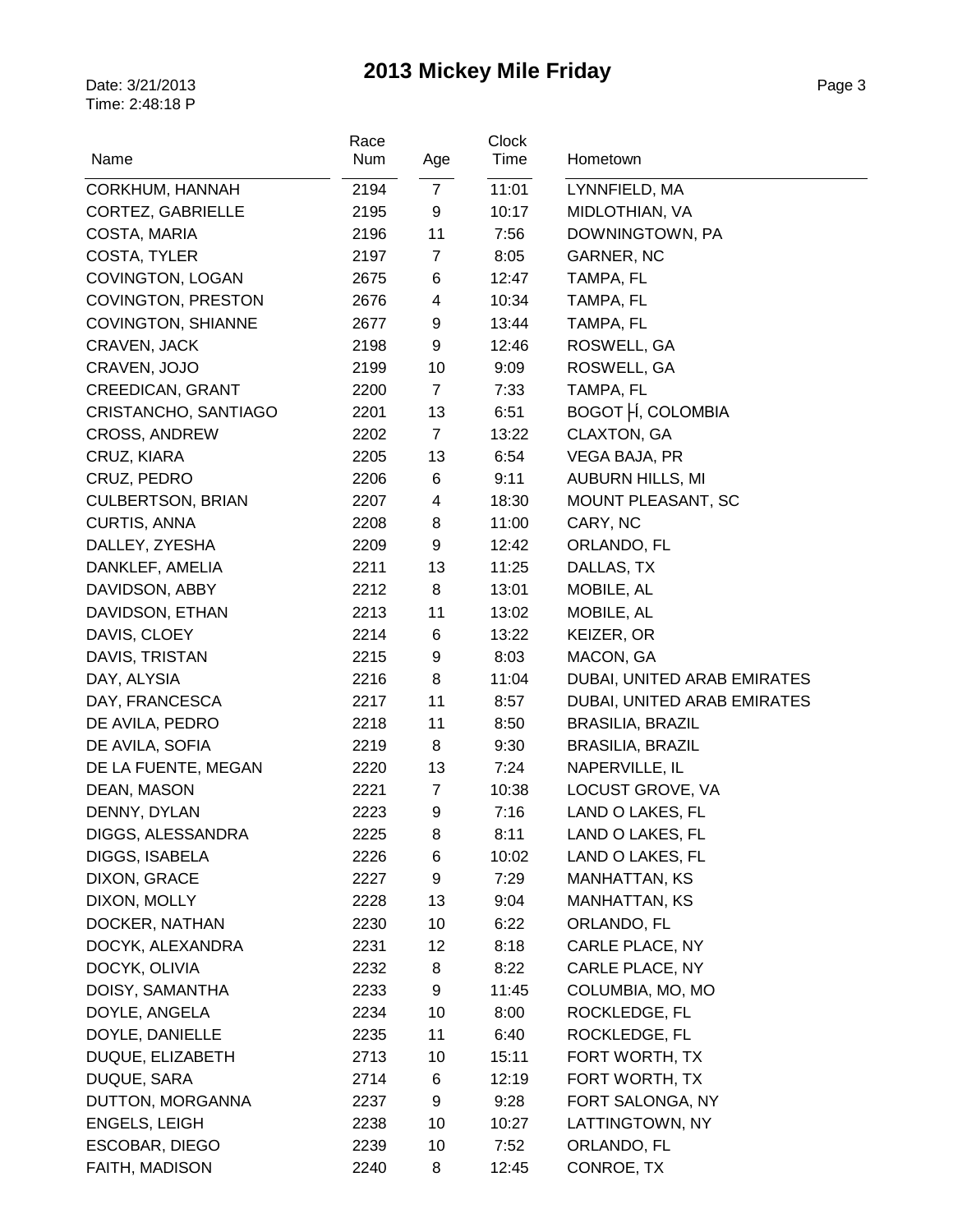| Name                      | Race<br>Num | Age            | Clock<br>Time | Hometown                          |
|---------------------------|-------------|----------------|---------------|-----------------------------------|
| FASULO, ASHLYN            | 2241        | $\overline{7}$ | 14:39         | NAPLES, FL                        |
| FELDMAN, ASHLEY           | 2242        | 8              | 8:34          | ALTHA, FL                         |
| FEOCCO, BROOKE            | 2243        | 6              | 10:46         | LUTZ, FL                          |
| FEOCCO, RYAN              | 2244        | 9              | 8:32          | LUTZ, FL                          |
| FERNANDO, RAFAELA         | 2245        | 11             | 8:47          | SAO PAULO, BRAZIL                 |
| FERRAZ, CAIO              | 2246        | 13             | 6:29          | <b>BRASILIA, BRAZIL</b>           |
| FERREIRA, PEDRO           | 2247        | 12             | 7:06          | SAO PAULO, BRAZIL                 |
| FIGUEROA, CAMILA          | 2248        | 3              | 14:06         | COPPELL, TX                       |
| FLEMING-HICKEY, GRAHAM    | 2249        | 6              | 9:02          | <b>WILMINGTON, NC</b>             |
| FLEMING-HICKEY, SLOANE    | 2250        | 10             | 9:07          | <b>WILMINGTON, NC</b>             |
| FLOYD, BILLY              | 2251        | 9              | 11:37         | PALM BAY, FL                      |
| FLOYD, TIMMY              | 2252        | 5              | 11:43         | PALM BAY, FL                      |
| FLUECKIGER, ANYA          | 2253        | 10             | 9:14          | CHILLIWACK, CANADA                |
| FLUECKIGER, EVA           | 2254        | 4              | 13:03         | CHILLIWACK, CANADA                |
| FLUECKIGER, MARYN         | 2255        | 6              | 13:03         | CHILLIWACK, CANADA                |
| FOGARTY, LILLYANN         | 2256        | 8              | 12:53         | <b>CUTCHOGUE, NY</b>              |
| FOURNIER-RIVERA, IAN      | 2257        | 8              | 12:38         | <b>BAYAMON, PUERTO RICO</b>       |
| FRANKLIN, MAX             | 2258        | 13             | 7:56          | APO, AE                           |
| FRID, ALEX                | 2259        | 5              | 9:17          | HALIFAX, CANADA                   |
| FRID, WILLIAM             | 2260        | 8              | 8:01          | HALIFAX, CANADA                   |
| FURIOSI, CODY             | 2678        | 8              | 10:12         | LEHIGH ACRES, FL                  |
| GABBARD, LAUREN           | 2264        | 9              | 9:14          | EDMOND, OK                        |
| <b>GALL, MICHELLE</b>     | 2266        | 11             | 6:06          | COLOGNE, GERMANY                  |
| <b>GALLON, TYREEK</b>     | 2267        | 9              | 6:42          | TALLAHASSEE, FL                   |
| GARBI, CAUE               | 2268        | 8              | 9:00          | $BRAS$ $-jLIA$ , $BRAZIL$         |
| GARBI, GIOVANA            | 2269        | 10             | 8:59          | $BRAS$ $\vdash$ $ LIA$ , $BRAZIL$ |
| GARCIA, DYLAN             | 2270        | 6              | 7:43          | POMPANP BEACH, FL                 |
| GEBKE, LEXIE              | 2699        | $\overline{2}$ | 19:02         | PORTSMOUTH, VA                    |
| GEORGE, AIDAN             | 2715        | 6              | 11:01         | PELHAM, NH                        |
| <b>GEPHART, BRENEN</b>    | 2271        | 5              | 10:59         | WESTON, MO                        |
| <b>GEPHART, CONNOR</b>    | 2272        | 9              | 7:31          | WESTON, MO                        |
| <b>GEPHART, TEAGAN</b>    | 2273        | $\overline{7}$ | 11:25         | <b>WESTON, MO</b>                 |
| GIBSON, SUSAN             | 2729        | 11             | 7:26          | <b>GREEN BAY, WI</b>              |
| GILIO, ALESSANDRO         | 2275        | 7              | 10:21         | GOMEZ PALACIO, MEXICO             |
| GILLAN, KELLY             | 2276        | 9              | 10:35         | CORAL SPRINGS, FL                 |
| GOMEZ, FERNANDO           | 2261        | 11             | 7:11          | MEXICO, MEXICO                    |
| <b>GONZALES, GABE</b>     | 2278        | 11             | 8:32          | MARBLEHEAD, MA                    |
| <b>GONZALES, ISABELLA</b> | 2279        | 9              | 8:59          | MARBLEHEAD, MA                    |
| GONZALEZ, ALEJANDRO       | 2280        | 10             | 8:50          | SAN LUIS POTOSI, S.L., MEXICO     |
| GONZALEZ, OSCAR           | 2281        | 12             | 8:48          | SAN LUIS POTOSI, S.L., MEXICO     |
| GOULD, DOUGLAS            | 2730        | 12             | 10:38         | <b>GRASONVILLE, MD</b>            |
| <b>GOULD, TIMOTHY</b>     | 2731        | 10             | 10:45         | GRASONVILLE, MD                   |
| <b>GRACE, CASSERLEY</b>   | 2282        | 9              | 10:00         | POTOMAC FALLS, VA                 |
| GRAY, BILLY JOE           | 2283        | 7              | 12:19         | ANNANDALE, VA                     |
| GRAY, SKYLAR              | 2284        | 7              | 8:11          | MIDDLEBURG, FL                    |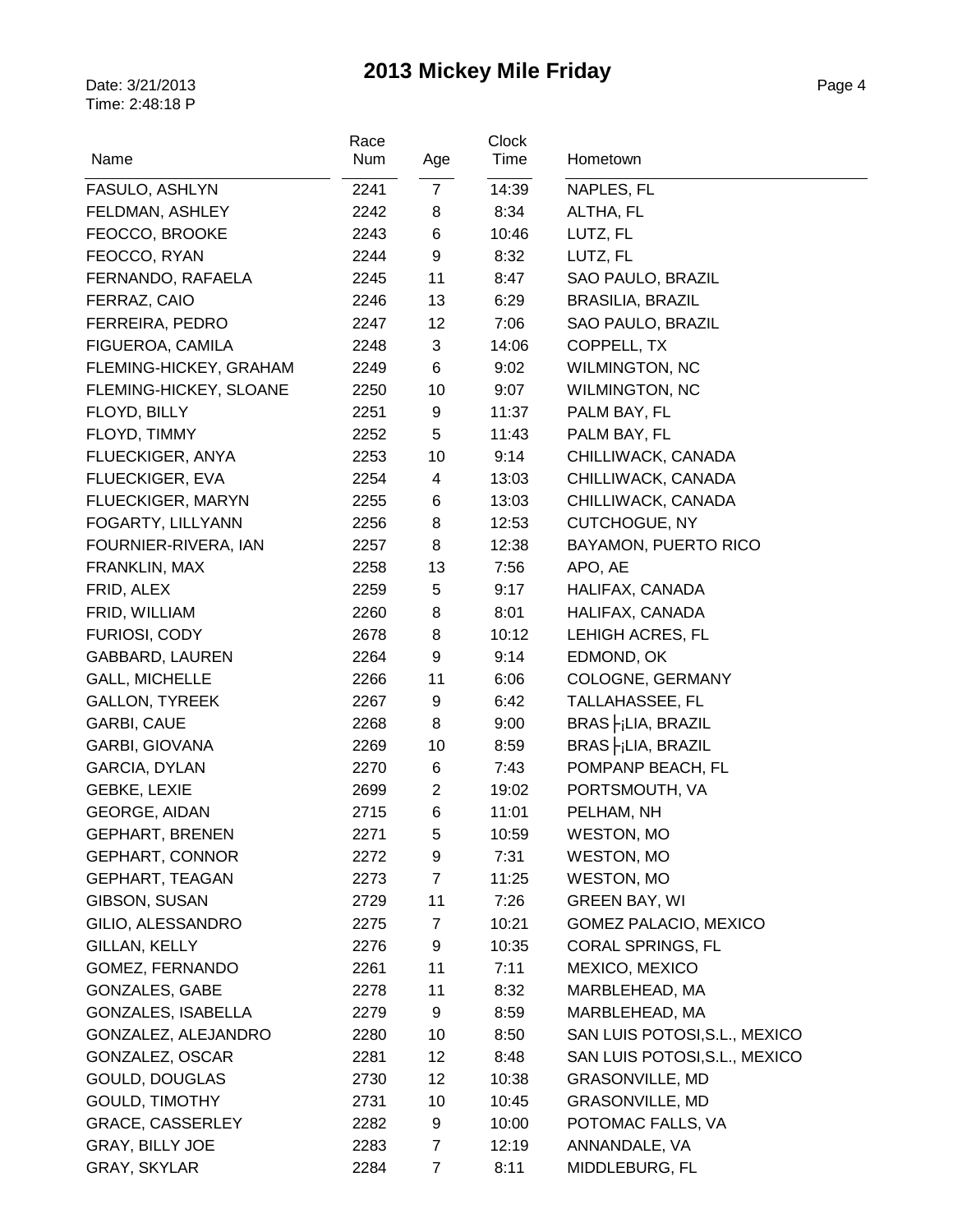| Name                     | Race<br>Num | Age            | <b>Clock</b><br>Time | Hometown                       |
|--------------------------|-------------|----------------|----------------------|--------------------------------|
|                          |             |                |                      |                                |
| <b>GREEN, ELLA</b>       | 2285        | $\overline{4}$ | 17:16                | LUTZ, FL                       |
| <b>GREEN, NOAH</b>       | 2286        | 6              | 10:04                | LUTZ, FL                       |
| <b>GRINNIP, MADELINE</b> | 2287        | $\overline{7}$ | 9:10                 | <b>BOLINGBROOK, IL</b>         |
| <b>GROOMS, HARRISON</b>  | 2289        | 9              | 7:27                 | <b>GAINESVILLE, FL</b>         |
| GROOMS, SAYERS           | 2290        | $\overline{7}$ | 17:11                | GAINESVILLE, FL                |
| <b>GUMBRELL, EUAN</b>    | 2294        | 12             | 6:36                 | ROSS-SHIRE, GREAT BRITAIN (UK) |
| <b>GUMMER, MADISON</b>   | 2295        | 10             | 9:01                 | WAHROONGA, AUSTRALIA           |
| <b>GUNSAULLUS, AIDAN</b> | 2296        | 9              | 9:00                 | ALEXANDRIA, MN                 |
| <b>GUNSAULLUS, SOREN</b> | 2297        | 6              | 9:18                 | ALEXANDRIA, MN                 |
| GURNEY, ASA              | 2732        | 9              | 7:53                 | RESTON, VA                     |
| <b>GURNEY, ASHLEY</b>    | 2733        | $\overline{7}$ | 12:58                | <b>RESTON, VA</b>              |
| HACKNEY, KATE            | 2299        | 9              | 12:17                | CAMP LEJEUNE, NC               |
| HAMMERSTROM, ALEXIS      | 2301        | 6              | 10:23                | MARQUETTE, MI                  |
| HANKE, COLETTE           | 2305        | 5              | 15:02                | TAMPA, FL                      |
| HANSEN, SILLE            | 2306        | 8              | 7:36                 | ORLANDO, FL                    |
| HANSEN, SIMON            | 2307        | 8              | 7:23                 | ORLANDO, FL                    |
| HANSON, JACOB            | 2308        | 3              | 14:57                | <b>FERGUS FALLS, MN</b>        |
| HANSON, LUCAS            | 2309        | 5              | 9:30                 | <b>FERGUS FALLS, MN</b>        |
| HANSON, OWEN             | 2310        | 8              | 8:15                 | <b>FERGUS FALLS, MN</b>        |
| HATCH, CALEB             | 2311        | 9              | 9:12                 | DEFOREST, WI                   |
| HATCH, JOSHUA            | 2312        | 11             | 6:32                 | DEFOREST, WI                   |
| <b>HATCH, SPENCER</b>    | 2313        | 6              | 9:13                 | DEFOREST, WI                   |
| HATHC, KEVIN             | 2314        | 13             | 6:25                 | DEFOREST, WI                   |
| HAVIXBECK, ADRIAN        | 2315        | $\overline{7}$ | 12:21                | WINNIPEG, CANADA               |
| HAVIXBECK, NICOLAS       | 2316        | 11             | 13:07                | WINNIPEG, CANADA               |
| HEINZ, BRADLEY           | 2321        | 8              | 8:32                 | ROUND LAKE, IL                 |
| HEINZ, MARISSA           | 2322        | $\overline{7}$ | 16:14                | ROUND LAKE, IL                 |
| HELKEY, EMMA             | 2323        | 10             | 9:04                 | <b>CHAGRIN FALLS, OH</b>       |
| HEMINK, AJ               | 2324        | 8              | 8:57                 | DEEPHAVEN, MN                  |
| <b>HEMINK, COOPER</b>    | 2325        | $\overline{7}$ | 8:17                 | DEEPHAVEN, MN                  |
| <b>HENDRICKS, AUSTIN</b> | 2326        | 12             | 7:40                 | LOVELAND, OH                   |
| <b>HENDRICKS, GRANT</b>  | 2327        | 9              | 11:32                | LOVELAND, OH                   |
| HENDRICKS, SAMANTHA      | 2328        | 6              | 13:21                | LOVELAND, OH                   |
| HERNANDEZ, ASHLEIGH      | 2329        | 10             | 8:52                 | <b>AUSTIN, TX</b>              |
| HERNANDEZ, GEORGIA       | 2330        | 8              | 9:33                 | AUSTIN, TX                     |
| HERNANDEZ, RA     L      | 2331        | 5              | 11:32                | MIAMI, FL                      |
| HERNANDEZ, SARA          | 2332        | 9              | 14:08                | MIAMI, FL                      |
| HEUVER, JACOB            | 2333        | 9              | 7:58                 | OKOTOKS, CANADA                |
| HEUVER, JOSHUA           | 2334        | $\overline{7}$ | 7:17                 | OKOTOKS, CANADA                |
| HIDALGO, SHEIRA          | 2335        | 11             | 9:18                 | ORLANDO, FL                    |
| HIRSHMAN, BENJAMIN       | 2734        | 12             | 5:48                 | WYNNEWOOD, PA                  |
| HIRSHMAN, JORY           | 2735        | 10             | 7:51                 | WYNNEWOOD, PA                  |
| HIRSHMAN, TALIA          | 2736        | 8              | 7:14                 | WYNNEWOOD, PA                  |
| HITCHENS, BLAKE          | 2336        | 5              | 11:07                | CHAMBERSBURG, PA               |
| HOFFMANN, EMILIE         | 2338        | 10             | 9:21                 | LUDLOW, MA                     |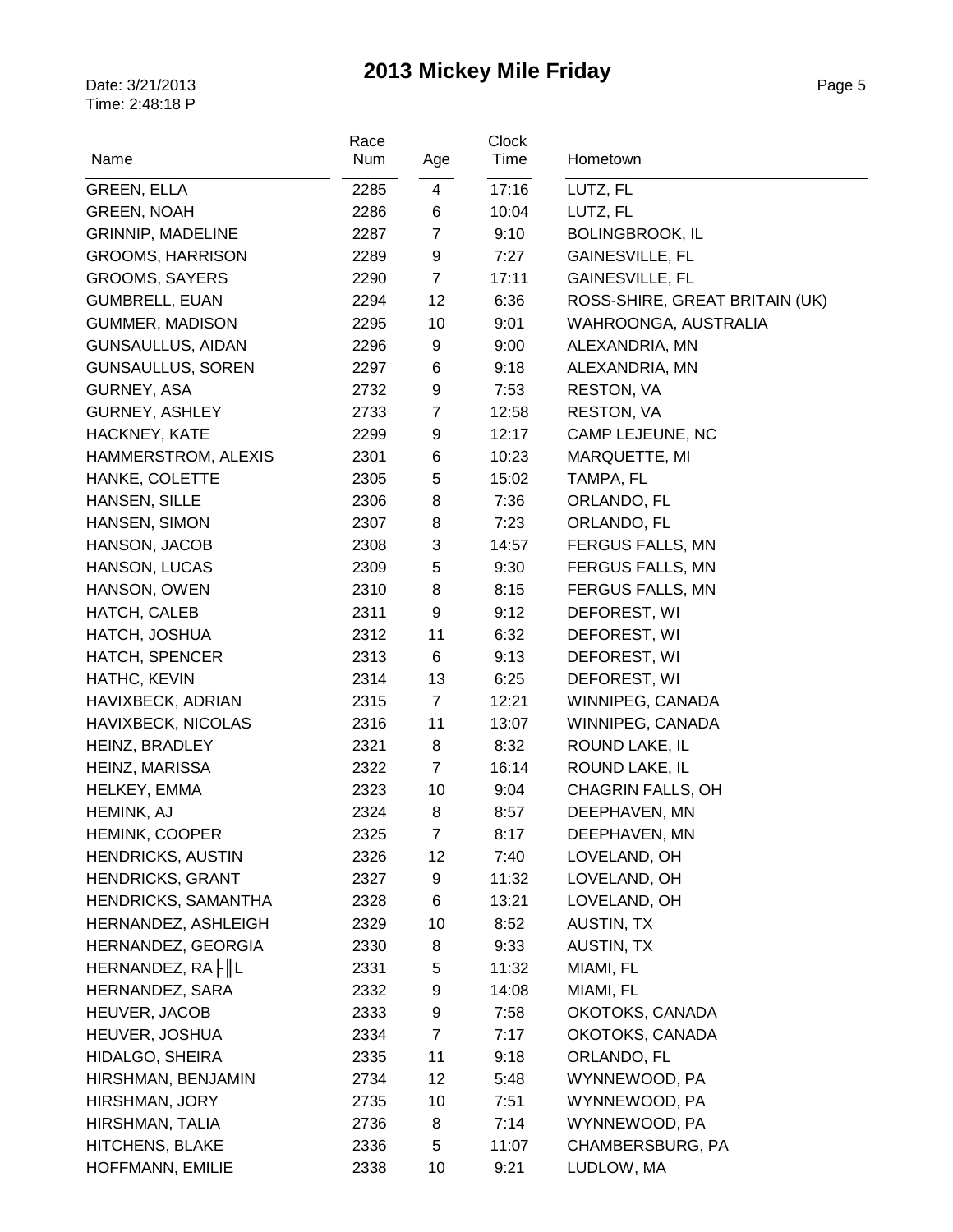|                          | Race |                 | <b>Clock</b> |                                |
|--------------------------|------|-----------------|--------------|--------------------------------|
| Name                     | Num  | Age             | Time         | Hometown                       |
| <b>HOLMES, AUBREY</b>    | 2737 | 12 <sup>°</sup> | 9:24         | LAKELAND, FL                   |
| HOLMES, ELLIOT           | 2738 | 10              | 9:14         | LAKLEAND, FL                   |
| <b>HOLMES, MARIS</b>     | 2700 | 10              | 11:41        | MOUNT DORA, FL                 |
| HOTCHKISS, HOPE          | 2339 | 11              | 9:24         | TAMPA, FL                      |
| <b>HOTCHKISS, JOY</b>    | 2340 | 9               | 11:27        | TAMPA, FL                      |
| HULNICK, MARLO           | 2341 | 8               | 11:38        | NEW YORK, NY                   |
| HUSTON, ZACHARY          | 2342 | 9               | 7:45         | SCHWENKSVILLE, PA              |
| JARBEAU, JEREMY          | 2343 | 9               | 6:41         | <b>EAST GREENWICH, RI</b>      |
| JENSEN, GAVIN            | 2346 | 9               | 7:54         | FARMINGTON, UT                 |
| JENSEN, SELENE           | 2348 | 3               | 18:03        | SPRINGVILLE, UT                |
| <b>JENSEN, XANDER</b>    | 2349 | $\,6\,$         | 17:30        | SPRINGVILLE, UT                |
| <b>JESUS, LEVI</b>       | 2350 | 11              | 11:17        | SANTANA DE PARNAIBA, BRAZIL    |
| JIMENEZ, MIA             | 2716 | 9               | 18:10        | SAVANNAH, GA                   |
| JONES, ABBY              | 2679 | 6               | 10:35        | WAVERLY, KY                    |
| JORDAN, CALLIE           | 2739 | 9               | 8:51         | FORT LAUDERDALE, FL            |
| JORDAN, KASEY            | 2740 | 11              | 8:50         | FORT LAUDERDALE, FL            |
| JORDAN, TIA              | 2351 | 11              | 9:14         | ORLANDO, FL                    |
| JORGE, MICHAEL           | 2352 | 10              | 10:05        | ORLANDO, FL                    |
| JOYCE, GABRIELLA         | 2353 | $\overline{7}$  | 8:04         | MAITLAND, FL                   |
| JOYCE, JAKE              | 2354 | 9               | 6:23         | MAITLAND, FL                   |
| JUNE, ABIGAIL            | 2355 | 8               | 9:31         | FORT LAUDERDALE, FL            |
| JUNE, EMILY              | 2356 | 6               | 13:18        | FORT LAUDERDALE, FL            |
| KAMINARIS, AUSTIN        | 2357 | 8               | 7:35         | NASHUA, NH                     |
| KAUFMAN, JADEN           | 2358 | $\overline{7}$  | 8:22         | CENTERVILLE, OH                |
| KAUFMAN, MIA             | 2359 | $\overline{7}$  | 7:48         | CENTERVILLE, OH                |
| KAZEBEER, COOPER         | 2360 | 6               | 8:54         | PANAMA CITY BEACH, FL          |
| <b>KELLNER, OSCAR</b>    | 2361 | 9               | 12:49        | ASHFIELD, AUSTRALIA            |
| KIPPLE, ZACHERY          | 2362 | 12              | 6:27         | JACKSONVILLE, FL               |
| KLINE, HUNTER            | 2363 | 3               | 18:45        | LEONARDTOWN, MD                |
| KLINGEMAN, GRADY         | 2717 | 5               | 13:30        | CORALVILLE, IA                 |
| KLINGEMAN, LUKE          | 2718 | 4               | 13:19        | CORALVILLE, IA                 |
| <b>KRATZ, ISABELLA</b>   | 2364 | 8               | 8:35         | POTTSTOWN, PA                  |
| KRATZ, ZACHARY           | 2365 | 10              | 6:32         | POTTSTOWN, PA                  |
| KULOSZEWSKI, EMMA        | 2366 | 9               | 7:42         | CLARENCE, NY                   |
| KUSHNER, CAROLINE        | 2367 | 9               | 11:04        | <b>BLUE BELL, PA</b>           |
| LACZNIAK, ZOE            | 2368 | 11              | 13:19        | <b>MENOMONEE FALLS, WI</b>     |
| LAFATA, KARINA           | 2369 | 10              | 9:34         | SINKING SPRING, PA             |
| LALONDE-SAUVE, CLARISSE  | 2370 | 12              | 8:22         | OTTAWA, CANADA                 |
| LAMBERT, LILY            | 2372 | 10              | 8:40         | ROSS-SHIRE, GREAT BRITAIN (UK) |
| LANGSTON, JORDAN         | 2680 | 5               | 11:42        | TAMPA, FL                      |
| LARANJEIRAS, MARIA LUIZA | 2374 | 11              | 12:10        | CRICIUMA, BRAZIL               |
| LAWLESS, CASSIDY         | 2375 | 9               | 9:08         | <b>BRADENTON, FL</b>           |
| LAWSON, KIERSTYN         | 2377 | 6               | 10:31        | CALIFORNIA, MO                 |
| LEE, EMERSON             | 2701 | $\overline{7}$  | 12:19        | CANTON, GA                     |
| LEE, ISABEL              | 2378 | 6               | 10:43        | LUTZ, FL                       |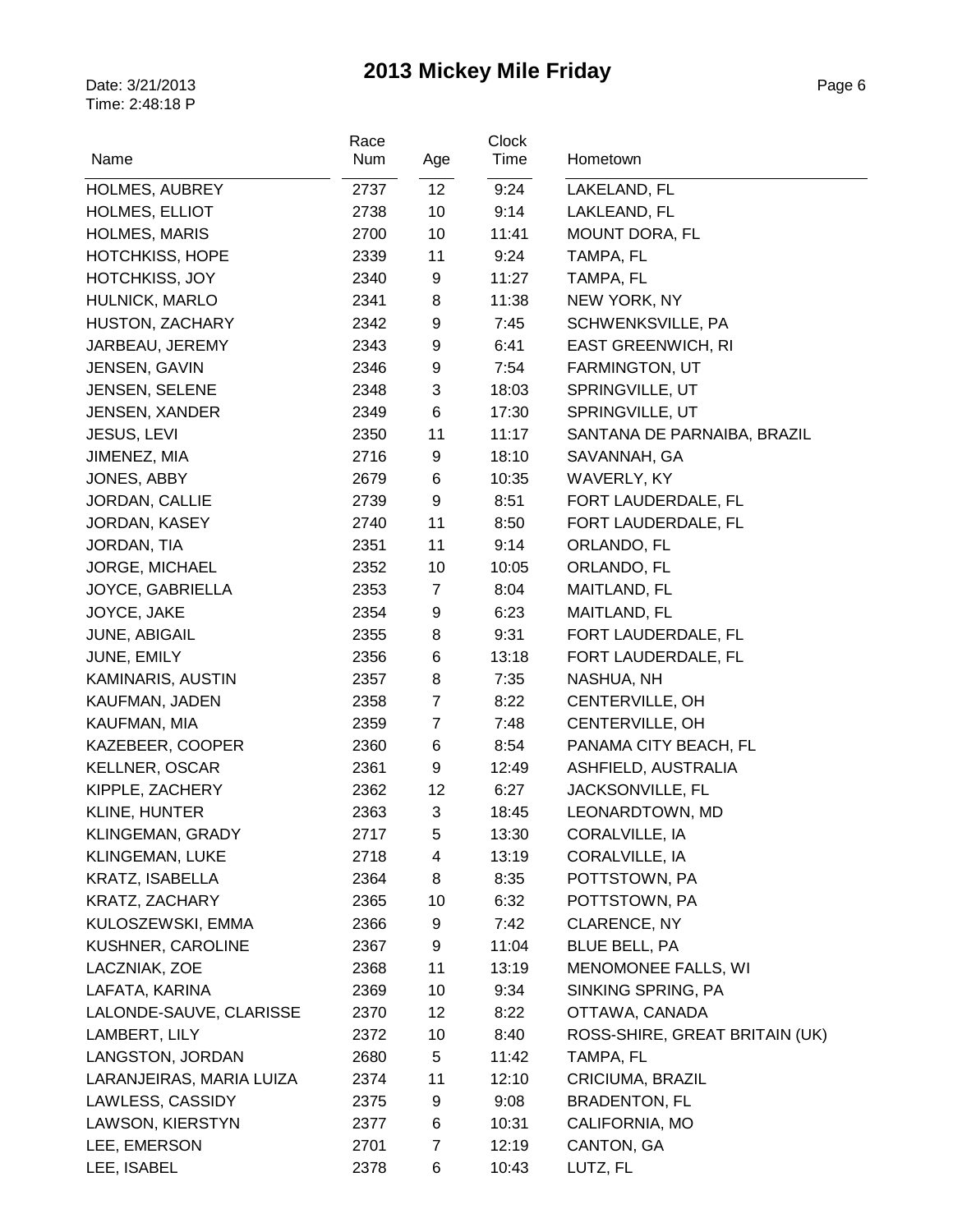| Name                  | Race<br>Num | Age            | Clock<br>Time | Hometown                      |
|-----------------------|-------------|----------------|---------------|-------------------------------|
|                       |             |                |               |                               |
| LEE, KATHERINE        | 2379        | $\overline{7}$ | 9:38          | ANDOVER, MA                   |
| LEE, SOFIA            | 2380        | $\overline{7}$ | 10:43         | LUTZ, FL                      |
| LEIKENSOHN, NOAH      | 2381        | 5              | 13:16         | TAMPA, FL                     |
| LEMIEUX, JULIAN       | 2382        | 10             | 7:50          | ARLINGTON HEIGHTS, IL         |
| LENAGHAN, GRACE       | 2383        | 11             | 10:48         | SAINT CHARLES, IL             |
| LEON, MATIAS          | 2742        | 5              | 9:12          | COPPELL, TX                   |
| LLOYD, EMMETT         | 2387        | 8              | 7:49          | ORLEANS, CANADA               |
| LLOYD, ERIN           | 2388        | 10             | 12:48         | <b>WILMINGTON, DE</b>         |
| LLOYD, GAVIN          | 2389        | 8              | 9:40          | ORLEANS, CANADA               |
| LOOMIS, JESSICA       | 2390        | 10             | 11:11         | LAKE MARY, FL                 |
| LOPES, JULIA          | 2681        | 9              | 9:17          | BRAS  - jLIA, BRAZIL          |
| LUNA, NATHAN          | 2391        | 7              | 8:51          | <b>KEY BISCAYNE, FL</b>       |
| LYNN, BRADEN          | 2719        | 6              | 11:09         | SEARCY, AR                    |
| LYNN, HALEY           | 2720        | 13             | 9:44          | SEARCY, AR                    |
| LYNN, REBECCA         | 2721        | 10             | 8:59          | SEARCY, AR                    |
| MANDZIUK, ETHAN       | 2393        | 13             | 7:00          | <b>BLUE BELL, PA</b>          |
| MANIMTIM, ALYSSA      | 2394        | $\overline{7}$ | 10:41         | ESCONDIDO, CA                 |
| MANIMTIM, JENNIFER    | 2395        | 10             | 10:40         | ESCONDIDO, CA                 |
| MARIANI, MAXIMILIAN   | 2396        | 9              | 8:24          | ORLANDO, FL                   |
| MARKO, OLIVIA         | 2397        | 9              | 9:26          | CORTLAND, NY                  |
| MAROTTA, JOSEPH       | 2398        | $\overline{7}$ | 9:49          | MADISON, CT                   |
| MAROTTA, JULIA        | 2399        | 10             | 8:51          | MADISON, CT                   |
| <b>MARTINEZ, LUIS</b> | 2400        | 8              | 7:51          | PEMBROKE PINES, FL            |
| MASCIA, ALLIE         | 2401        | 13             | 7:26          | MADISON, CT                   |
| MASCIA, CALLAN        | 2402        | 9              | 10:15         | MADISON, CT                   |
| MASCIA, GRIFFIN       | 2403        | 11             | 6:40          | MADISON, CT                   |
| MASCIA, SYDNEY        | 2404        | 6              | 9:50          | MADISON, CT                   |
| MATTHEWS, HAILEY      | 2406        | 9              | 9:54          | LAGUNA NIGUEL, CA             |
| MATTHEWS, KATELYN     | 2407        | 12             | 15:20         | LAGUNA NIGUEL, CA             |
| MAXWELL, MADISON      | 2408        | $\overline{7}$ | 8:04          | LUTZ, FL                      |
| MAYERSCHOFF, JAIDEN   | 2722        | 8              | 8:55          | <b>WESLEY CHAPEL, FL</b>      |
| MAYERSCHOFF, RAINA    | 2723        | 7              | 10:36         | <b>WESLEY CHAPEL, FL</b>      |
| MAZZANTI, ELI         | 2409        | 1              | 18:15         | HOBOKEN, NJ                   |
| MAZZANTI, ENZO        | 2410        | 4              | 12:08         | HOBOKEN, NJ                   |
| MCCLUSKY, AMY         | 2757        | 5              | 15:17         | WINNIPEG, CANADA              |
| MCDANIEL, KENNETH     | 2411        | 9              | 12:29         | SARASOTA, FL                  |
| MCELROY, MAKAYLA      | 2412        | 10             | 10:00         | ORLANDO, FL                   |
| MCGINN, JOEY          | 2413        | 7              | 11:19         | DECATUR, IL                   |
| MCGOWAN, ERICA        | 2414        | 8              | 9:12          | HULL, MA                      |
| MCMEEN, AIMEE         | 2743        | 8              | 10:29         | <b>WESLEY CHAPEL, FL</b>      |
| MEJIA, SOPHIE         | 2415        | 6              | 14:39         | TOMBALL, TX                   |
| <b>MELTON, KAYLA</b>  | 2416        | 11             | 8:20          | MOBILE, AL                    |
| <b>MELTON, LANEY</b>  | 2417        | 8              | 10:42         | MOBILE, AL                    |
| MENDES, ALEXANDRE     | 2418        | 8              | 9:23          | KISSIMMEE, FL                 |
| MENZEL, ANNA          | 2420        | 8              | 15:59         | S HÚO JOS F DOS CAMPO, BRAZIL |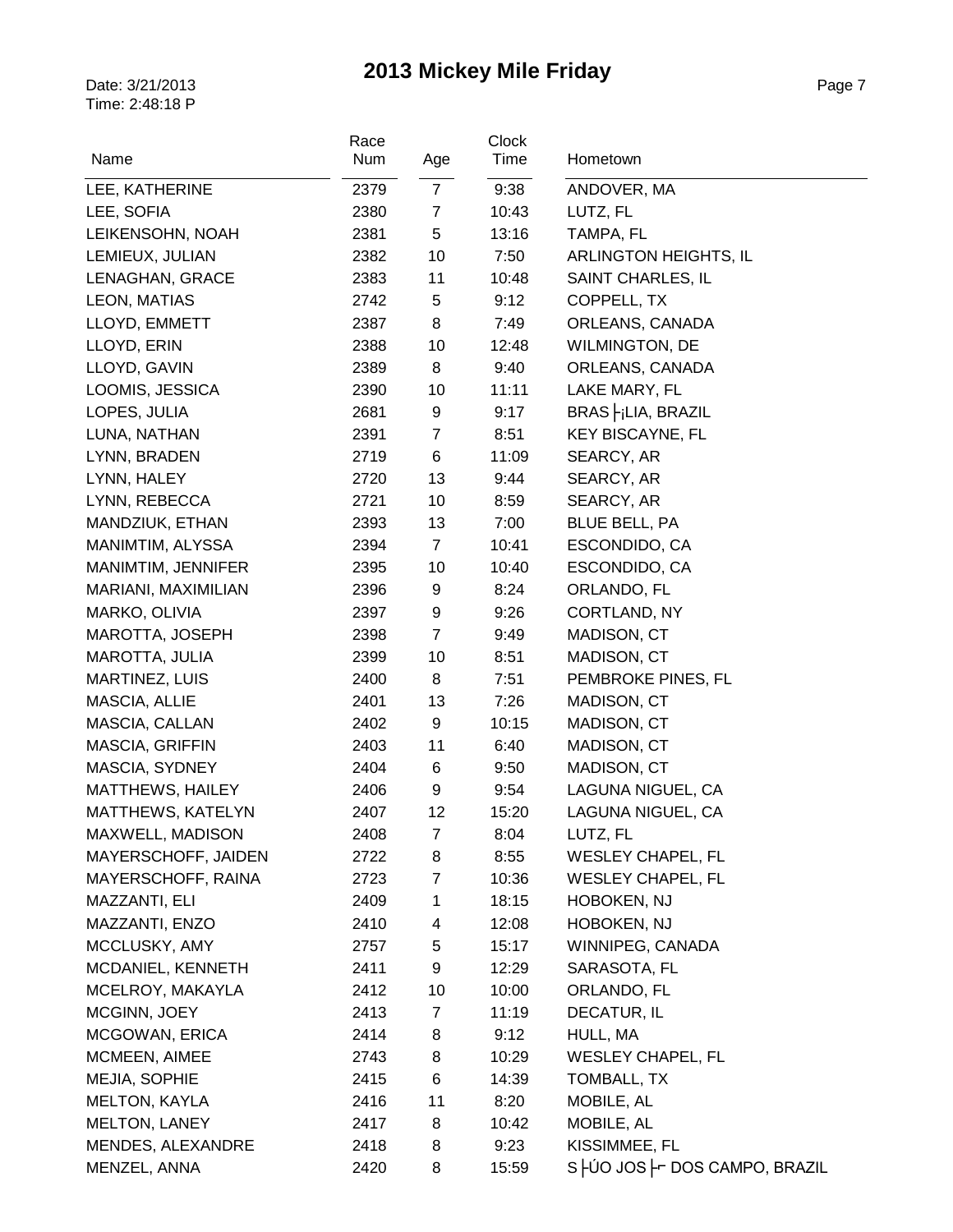| Name                     | Race<br>Num | Age            | <b>Clock</b><br>Time | Hometown                 |
|--------------------------|-------------|----------------|----------------------|--------------------------|
| MERCEDES, JEFFREY        | 2421        | 10             | 7:18                 | ORLANDO, FL              |
| MESANA, HANNAH           | 2422        | 5              | 10:59                | DENVER, PA               |
| MESANA, MAICA            | 2423        | $\overline{7}$ | 12:48                | DENVER, PA               |
| MESSICK, AUBREY          | 2424        | 6              | 8:37                 | <b>SCOTT AFB, IL</b>     |
| <b>MESSICK, CALLIE</b>   | 2425        | $\overline{7}$ | 9:30                 | SCOTT AFB, IL            |
| <b>MESSICK, MOLLIE</b>   | 2426        | 9              | 11:19                | SCOTT AFB, IL            |
| MILLER, LOGAN            | 2427        | 8              | 7:41                 | CEDAR RAPIDS, IA         |
| MILLER, MADDIE           | 2428        | 11             | 8:22                 | CEDAR RAPIDS, IA         |
| MILLER, MARI             | 2429        | 6              | 10:32                | CALIFORNIA, MO           |
| MILLIMAN, GRACE          | 2430        | 10             | 9:04                 | <b>WESTON, CT</b>        |
| MODERNO, JAYDEN          | 2431        | 6              | 11:54                | MANASSAS, VA             |
| MOORE, LOGAN             | 2703        | 10             | 20:11                | SWANSEA, SC              |
| MORGAN, MILANIA          | 2432        | 4              | 13:06                | NEWPORT NEWS, VA         |
| MUI, MEGAN               | 2433        | 10             | 6:57                 | PARKLAND, FL             |
| MULINYAWE, EMILY         | 2434        | 10             | 9:36                 | SAN JOSE, CA             |
| MULINYAWE, HAZEL         | 2435        | $\overline{7}$ | 13:15                | SAN JOSE, CA             |
| MUNOZ, AMAURY            | 2436        | 10             | 9:38                 | ORLANDO, FL              |
| MUNOZ, DANIEL            | 2437        | 6              | 13:12                | TAMPA, FL                |
| MUNOZ, JULIANNA          | 2438        | 9              | 13:13                | TAMPA, FL                |
| NEAL, JOHN               | 2439        | 6              | 11:25                | SPRING, TX               |
| NELSON, SARA             | 2440        | 11             | 9:05                 | PARK RIDGE, IL           |
| NELSON, TIMMY            | 2441        | 8              | 7:56                 | PARK RIDGE, IL           |
| NENNINGER, AGGIE         | 2682        | 13             | 13:09                | ST. CHARLES, MO          |
| NENNINGER, AMELIA        | 2683        | 10             | 12:59                | ST. CHARLES, MO          |
| NEQUIST, MAXWELL         | 2442        | 9              | 9:12                 | <b>WATERFORD, MI</b>     |
| NESSMITH, ABIGAIL        | 2443        | 10             | 13:49                | STATESBORO, GA           |
| NESSMITH, KATHERINE      | 2444        | 11             | 11:56                | STATESBORO, GA           |
| NESSMITH, PAUL           | 2445        | 8              | 10:42                | STATESBORO, GA           |
| NIELSEN, HAYDEN          | 2446        | 12             | 7:53                 | GOLDSBORO, NC            |
| NIELSEN, KATE            | 2447        | 9              | 8:01                 | GOLDBORO, NC             |
| NIELSON, ANNABELLE       | 2448        | 9              | 9:15                 | HURRICANE, UT            |
| NIEMI, ANTHONY           | 2449        | 5              | 11:51                | ST. PETERSBURG, FL       |
| NOESKE, CALEB            | 2744        | $\overline{7}$ | 8:55                 | RICHLAND, MI             |
| <b>OCALLAGHAN, MAPLE</b> | 2451        | $\overline{7}$ | 11:17                | NATICK, MA               |
| OCHI TSUKAHARA, KEVIN    | 2452        | 9              | 9:25                 | MOGI DAS CRUZES, BRAZIL  |
| OCHI TSUKAHARA, WILLIAM  | 2453        | 11             | 7:04                 | MOGI DAS CRUZES, BRAZIL  |
| <b>ONORATO, PATRICK</b>  | 2454        | 10             | 10:26                | S HÚO PAULO, BRAZIL      |
| ORIHUELA, KYLIE          | 2704        | 10             | 11:59                | <b>WESLEY CHAPEL, FL</b> |
| ORTIZ, JIMENA            | 2455        | 9              | 7:57                 | TIBAS, COSTA RICA        |
| ORTIZ, MARIA JOSE        | 2456        | 6              | 10:19                | TIBAS, COSTA RICA        |
| OSTERLUND, ANNA          | 2457        | 8              | 11:07                | MAHTOWA, MN              |
| OSTERLUND, JEREMIAH      | 2458        | 10             | 10:56                | MAHTOWA, MN              |
| <b>OVERBEY, ISAIAH</b>   | 2459        | 6              | 10:30                | VIRGINIA BEACH, VA       |
| <b>OWENBY, BAILEY</b>    | 2460        | 9              | 13:02                | EUFAULA, AL              |
| PAAR, CHAD               | 2461        | 5              | 12:19                | TAMPA, FL                |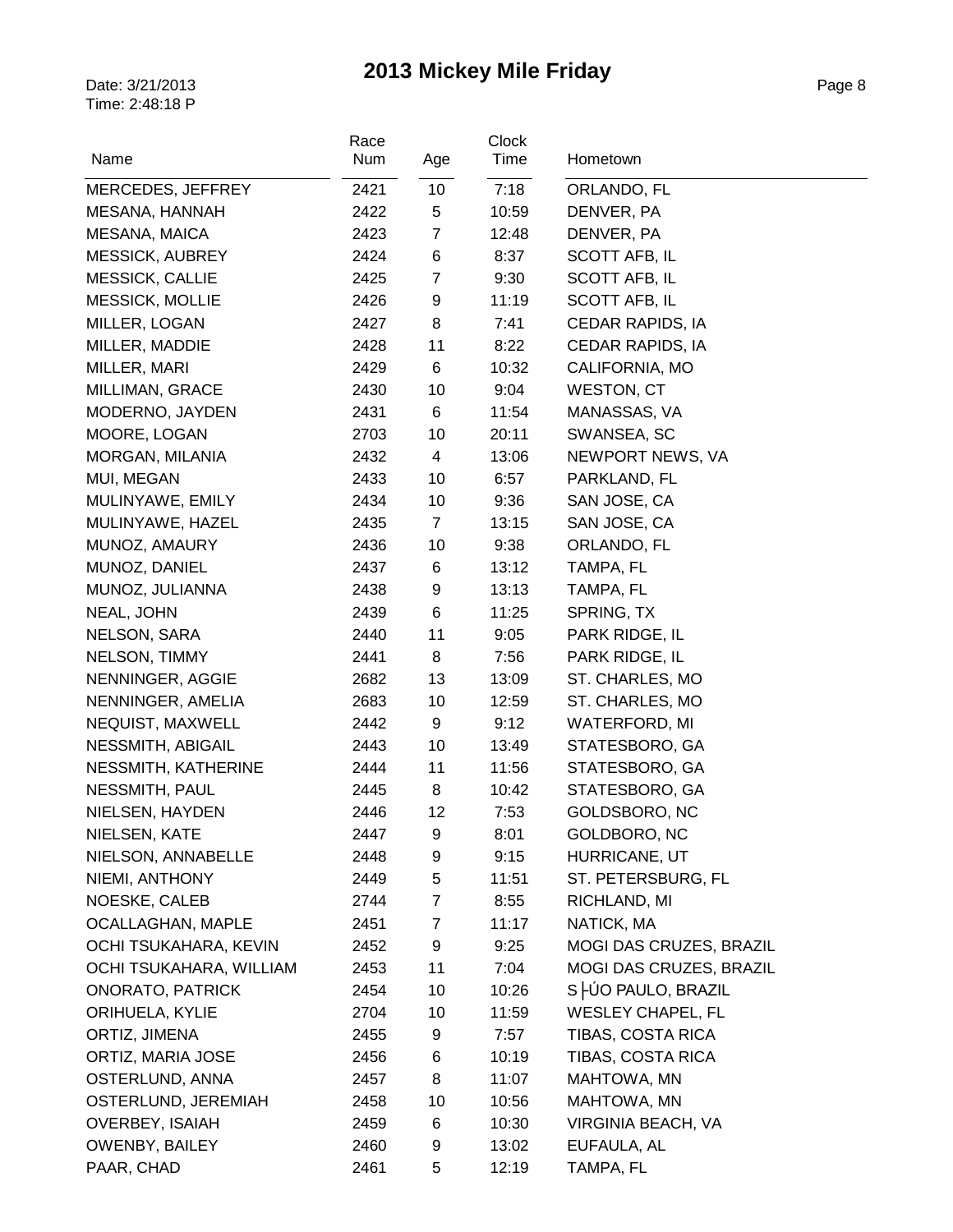|                    | Race |                | Clock |                          |
|--------------------|------|----------------|-------|--------------------------|
| Name               | Num  | Age            | Time  | Hometown                 |
| PALMER, LUKE       | 2464 | 9              | 9:24  | FORT WAYNE, IN           |
| PALMER, RYAN       | 2465 | 12             | 10:28 | SOUTH PENRITH, AUSTRALIA |
| PARCHEM, CHAYCE    | 2466 | 9              | 9:24  | SHERRWOOD PARK, CANADA   |
| PASTIKA, COLLIN    | 2467 | 8              | 9:25  | LAND O LAKES, FL         |
| PASTIKA, HALEY     | 2468 | 5              | 11:59 | LAND O LAKES, FL         |
| PAYNE, CARAH       | 2469 | 5              | 15:10 | <b>BOSSIER CITY, LA</b>  |
| PAYNE, CURIEN      | 2470 | 9              | 13:44 | <b>BOSSIER CITY, LA</b>  |
| PAYPA, FRANSHELSA  | 2471 | 10             | 10:14 | NORTH CHESTERFIELD, VA   |
| PEARSON, JACK      | 2472 | 6              | 8:10  | TABERNACLE, NJ           |
| PECK, CHRISTIAN    | 2473 | 5              | 11:02 | JONESBORO, AR            |
| PECORARO, MAYA     | 2474 | 9              | 8:02  | <b>GRAND ISLAND, NY</b>  |
| PECORARO, RYAN     | 2475 | 10             | 8:37  | <b>GRAND ISLAND, NY</b>  |
| PEGRAM, KARA       | 2476 | 11             | 11:56 | <b>HENDERSON, NC</b>     |
| PEGRAM, STEPHANIE  | 2477 | 10             | 11:51 | HENDERSON, NC            |
| PEREIRA, JHESNI    | 2478 | 9              | 10:09 | ORLANDO, FL              |
| PEREZ, HUBER       | 2481 | 10             | 6:57  | ORLANDO, FL              |
| PEREZ, JASON       | 2482 | 8              | 11:15 | FULLERTON, CA            |
| PERRECONE, MATTHEW | 2484 | 8              | 7:04  | REXFORD, NY              |
| PERRECONE, ROBERT  | 2485 | 10             | 7:00  | REXFORD, NY              |
| PERRY, EMMA        | 2487 | 10             | 11:58 | ROUND LAKE HEIGHTS, IL   |
| PETTUS, TYLER      | 2489 | 7              | 12:21 | ORRICK, MO               |
| PFAHLER, LANCE     | 2490 | 9              | 8:01  | <b>VENICE, FL</b>        |
| PHAM, ALLISON      | 2491 | $\overline{7}$ | 15:23 | FT. MYERS, FL            |
| PHIPPS, KOEN       | 2492 | 8              | 7:27  | <b>CLERMONT, FL</b>      |
| PIERCE, NORA       | 2493 | 8              | 7:39  | NORTH READING, MA        |
| PINTO, GIOVANNA    | 2494 | 12             | 10:35 | BRAS FiLIA, BRAZIL       |
| PINTO, THIAGO      | 2684 | 6              | 10:12 | <b>GREENACRES, FL</b>    |
| PIROLI, ELIZABETH  | 2495 | $\overline{2}$ | 15:44 | OAKVILLE, CANADA         |
| PIROLI, LAURA      | 2496 | 5              | 13:25 | OAKVILLE, CANADA         |
| PIROLI, LUKE       | 2497 | 6              | 13:26 | OAKVILLE, CANADA         |
| POLLOCK, LEILANI   | 2498 | 13             | 9:51  | <b>BURLESON, TX</b>      |
| PORTER, BRANDON    | 2500 | 12             | 12:20 | COLUMBUS, GA             |
| PORTER, TAYLOR     | 2501 | 13             | 12:20 | COLUMBUS, GA             |
| POYER, ERIN        | 2502 | 11             | 8:51  | <b>ROCK SPRINGS, WY</b>  |
| POYER, HUDSON      | 2503 | $\overline{7}$ | 9:48  | <b>ROCK SPRINGS, WY</b>  |
| POYER, STEVEN      | 2504 | 12             | 8:05  | <b>ROCK SPRINGS, WY</b>  |
| PRIMO, VAL         | 2505 | 9              | 7:58  | MEXICO, MEXICO           |
| QUARESMA, FELIPE   | 2506 | 12             | 7:27  | LONDRINA, BRAZIL         |
| RANDOLPH, SABRIA   | 2511 | 6              | 8:55  | KALAMAZOO, MI            |
| RANDOLPH, TIANNA   | 2512 | $\overline{7}$ | 8:55  | KALAMAZOO, MI            |
| RANNEY, ELVIS      | 2513 | 3              | 15:15 | SAINT PETERSBURG, FL     |
| RAYA, SYDNEY       | 2514 | 13             | 8:49  | ALTA LOMA, CA            |
| REED, HELINA       | 2515 | 10             | 11:18 | HAINES CITY, FL          |
| <b>REGEN, ERIC</b> | 2516 | 9              | 7:02  | ORLANDO, FL              |
| REGINA, JONATHAN   | 2517 | 5              | 10:37 | NEW ROCHELLE, NY         |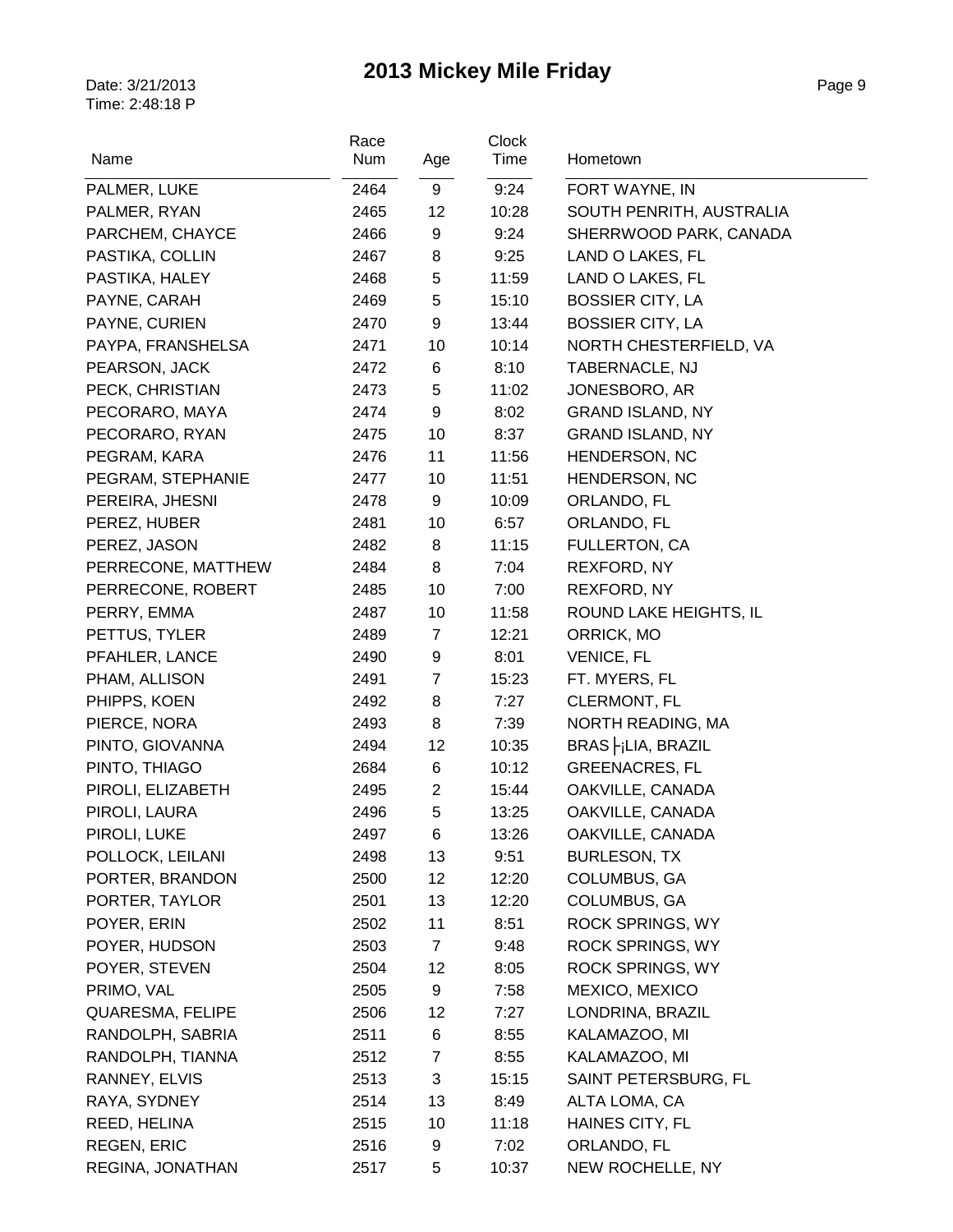|                            | Race |                | Clock |                             |
|----------------------------|------|----------------|-------|-----------------------------|
| Name                       | Num  | Age            | Time  | Hometown                    |
| REGUR, AADEN               | 2518 | 4              | 10:50 | FAIRFIELD, IA               |
| REILAND, GABRIEL           | 2519 | 3              | 20:21 | EAGLE, ID                   |
| RENO, IAN                  | 2520 | 6              | 11:15 | SAINT LOUIS, MO             |
| RHODES VI, TOMMY           | 2521 | 9              | 6:25  | HOCKESSIN, DE               |
| RICHERSON, GARRETT         | 2685 | $\overline{2}$ | 14:22 | BAKER, AL                   |
| RIESZ, ATHAN               | 2522 | 5              | 9:59  | CORAL SPRINGS, FL           |
| RIESZ, LIAM                | 2523 | $\overline{7}$ | 8:27  | CORAL SPRINGS, FL           |
| RIGHETTO, CATHARINA        | 2524 | 9              | 9:20  | SANTANA DE PARNAIBA, BRAZIL |
| RIGHETTO, GUILHERME        | 2525 | 9              | 8:27  | SANTANA DE PARNAIBA, BRAZIL |
| RIGHETTO, HENRIQUE         | 2526 | 9              | 10:50 | SANTANA DE PARNAIBA, BRAZIL |
| RILEY, ASHLYN              | 2527 | $\overline{7}$ | 10:59 | <b>WESLEY CHAPEL, FL</b>    |
| RISON, EMMA                | 2705 | 9              | 8:10  | <b>WINTER GARDEN, FL</b>    |
| RISON, JACOB               | 2706 | 10             | 6:29  | <b>WINTER GARDEN, FL</b>    |
| RIVAS, JOSE LUIS           | 2707 | 11             | 6:42  | DISTRITO FEDERAL, MEXICO    |
| RIVAS, SEBASTIAN           | 2708 | $\overline{7}$ | 7:21  | JALAPA, MEXICO              |
| RIVERA MARTINEZ, BRYAN     | 2530 | 6              | 13:02 | <b>WARNER ROBINS, GA</b>    |
| RIVERA MARTINEZ, STEPHANIE | 2531 | 9              | 13:02 | <b>WARNER ROBINS, GA</b>    |
| ROBERTS, ALEXIS            | 2724 | 9              | 7:52  | <b>GULF BREEZE, FL</b>      |
| ROBINETTE, COLTON          | 2532 | 11             | 7:58  | ROCKWOOD, TN                |
| RODRIGUEZ, LARIMAR         | 2534 | 8              | 10:19 | SAN JUAN, PUERTO RICO       |
| RODRIGUEZ, STEVEN          | 2535 | 12             | 6:26  | NAPLES, FL                  |
| ROEDER, ERIN-KATE          | 2745 | 6              | 15:56 | FALLSTON, MD                |
| ROEDER, JACOB              | 2746 | $\overline{2}$ | 15:57 | FALLSTON, MD                |
| ROEDER, KEVIN              | 2747 | 5              | 15:57 | FALLSTON, MD                |
| ROMIG, VICTOR              | 2536 | 9              | 7:31  | RICHMOND HILL, CANADA       |
| ROSARIO, AMIYAH            | 2537 | 10             | 9:34  | ORLANDO, FL                 |
| RUGGLES, ELANA             | 2539 | 4              | 16:28 | VIRGINIA BEACH, VA          |
| RUIZ, VIANKA               | 2540 | 10             | 8:08  | ORLANDO, FL                 |
| RUSHER, JUSTIN             | 2542 | 11             | 7:35  | RISING SUN, MD              |
| SAAKE, AIDA                | 2543 | 5              | 13:41 | STATESVILLE, NC             |
| SALEGNA, JACK              | 2545 | 10             | 9:06  | NORWICH, CT                 |
| SALERNO, ISABELLA          | 2546 | 11             | 9:44  | SP, BRAZIL                  |
| <b>SANDERS, TYLER</b>      | 2748 | 9              | 7:37  | JACKSONVILLE, FL            |
| SANTOS, FERNANDA           | 2548 | 13             | 11:32 | SAO JOSE DOS CAMPOS, BRAZIL |
| SAPORITO, EMILY            | 2549 | 6              | 10:42 | FLEMINGTON, NJ              |
| SAVYSKY, AJ                | 2551 | 5              | 8:47  | HALLANDALE, FL              |
| <b>SCHIMPF, ABBEY</b>      | 2552 | 10             | 6:37  | DANIEL ISLAND, SC           |
| SCHIMPF, EMMA              | 2554 | 9              | 8:35  | DANIEL ISLAND, SC           |
| SCHIMPF, ISAAC             | 2557 | 7              | 8:12  | DANIEL ISLAND, SC           |
| SCHWAB, ELLA               | 2558 | 6              | 8:46  | JOPLIN, MO                  |
| SCOZZARO, NOLAN            | 2559 | 6              | 9:30  | CARMEL, IN                  |
| SCOZZARO, SYDNIE           | 2560 | 9              | 13:03 | CARMEL, IN                  |
| SHACKLETON, JAKE           | 2562 | 11             | 10:42 | FLEMINGTON, NJ              |
| SHARPE, BRIANNA            | 2563 | 8              | 13:14 | LAND O LAKES, FL            |
| SHARPE, SAMANTHA           | 2564 | 5              | 13:15 | LAND O LAKES, FL            |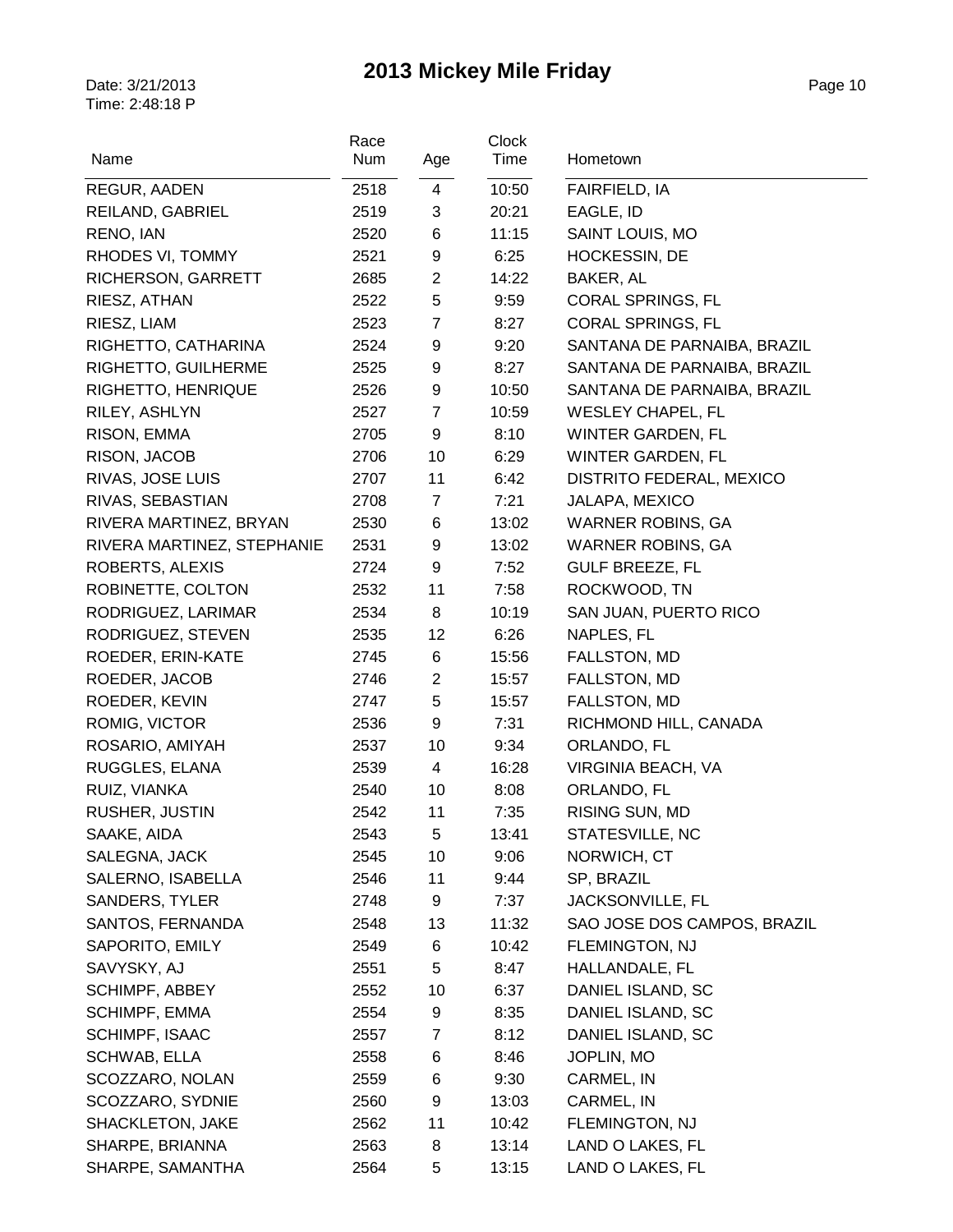| Name                     | Race<br>Num | Age            | <b>Clock</b><br>Time | Hometown                       |
|--------------------------|-------------|----------------|----------------------|--------------------------------|
| SHIELDS, MATTHEW         | 2565        | 11             | 5:58                 | GLENSIDE, PA                   |
| SIKORA, GWENYTH          | 2566        | 6              | 13:20                | MORGANTOWN, WV                 |
| SILV, LUCAS              | 2567        | 10             | 7:28                 | ORLANDO, FL                    |
| SILVA, JOAO VICTOR       | 2568        | 9              | 13:35                | RIO DE JANEIRO, BRAZIL         |
| SILVEIRA, CAROLINA       | 2570        | 11             | 10:14                | RIO DE JANEIRO, BRAZIL         |
| SLIVKA, ADAM             | 2572        | $\overline{7}$ | 10:09                | NORTH ANDOVER, MA              |
| SLIVKA, ASHLEY           | 2573        | 9              | 10:08                | NORTH ANDOVER, MA              |
| SMITH, ELVIS             | 2576        | 9              | 12:24                | FORT MYERS, FL                 |
| SMITH, LIAM              | 2577        | 9              | 12:44                | DUBLIN, OH                     |
| SMITH, MACKENZIE         | 2578        | 8              | 8:58                 | MOULTRIE, GA                   |
| SMITH, RYAN              | 2579        | 10             | 8:30                 | MOULTRIE, GA                   |
| SOMBRA, LUCAS            | 2580        | 11             | 11:47                | SAO PAULO, BRAZIL              |
| SOMMER, EVAN             | 2581        | 6              | 9:11                 | RACINE, WI                     |
| SPENCER, DAKOTA          | 2582        | 12             | 10:07                | WADING RIVER, NY               |
| SPENCER, DEVIN           | 2583        | $\overline{7}$ | 13:33                | WADING RIVER, NY               |
| STEARNS, JACK            | 2585        | 8              | 10:56                | <b>GREENSBORO, NC</b>          |
| STEELE, JOSHUA           | 2586        | 9              | 6:58                 | <b>WESLEY CHAPEL, FL</b>       |
| STEELE, MATTHEW          | 2587        | $\overline{7}$ | 7:47                 | <b>WESLEY CHAPEL, FL</b>       |
| STENGER, MAKANI          | 2588        | 9              | 6:11                 | NICEVILLE, FL                  |
| STEPHENSON, DEVAN        | 2725        | 10             | 8:38                 | ATHERSTONE, GREAT BRITAIN (UK) |
| STILWELL, CALVIN         | 2589        | 8              | 6:09                 | SUWANEE, GA                    |
| STILWELL, KAYLEE         | 2590        | 12             | 6:45                 | SUWANEE, GA                    |
| STOKOE, SCARLETT         | 2591        | 10             | 9:00                 | ASHFIELD, AUSTRALIA            |
| <b>STRICKLAND, LUKE</b>  | 2592        | $\overline{7}$ | 12:14                | MACON, GA                      |
| SULLIVAN, MALCOLM        | 2593        | 11             | 7:49                 | WAUWATOSA, WI                  |
| SWANSON, MORGAN          | 2709        | 11             | 8:26                 | CHANDLER, AZ                   |
| SWEENEY, GRACE           | 2595        | 10             | 9:00                 | HUNTLEY, IL                    |
| SWEENEY, GRETCHEN        | 2596        | $\overline{7}$ | 12:55                | HUNTLEY, IL                    |
| TAN, JAMESON             | 2597        | 6              | 11:08                | AKRON, OH                      |
| TANAKA, GABRIELA         | 2598        | 10             | 12:02                | <b>GUARULHOS, BRAZIL</b>       |
| TANNER, JOSHUA           | 2599        | 5              | 12:47                | HOLLAND, PA                    |
| TASSELL, DARBY           | 2600        | 10             | 9:08                 | <b>BOWLING GREEN, KY</b>       |
| TAYLOR, ANDREW           | 2602        | 8              | 8:10                 | ERIE, CO                       |
| TAYLOR, JACOB            | 2603        | 5              | 9:50                 | PANAMA CITY, FL                |
| TAYLOR, JORDAN           | 2605        | 7              | 10:05                | PANAMA CITY, FL                |
| TEDESCHI, TAYLOR         | 2607        | 10             | 13:12                | TAMPA, FL                      |
| TEIXEIRA, VINICIUS       | 2710        | 12             | 9:32                 | SAO PAULO, BRAZIL              |
| <b>TEMPLIN, DAWSON</b>   | 2608        | 9              | 11:13                | WOODBRIDGE, VA                 |
| <b>TEMPLIN, NOAH</b>     | 2609        | 5              | 11:03                | WOODBRIDGE, VA                 |
| TEMPLIN, TAYLOR          | 2610        | 7              | 6:53                 | WOODBRIDGE, VA                 |
| <b>TESS, CHARLIE</b>     | 2611        | 10             | 10:31                | ELMHURST, IL                   |
| <b>TESTERMAN, HAYDEN</b> | 2711        | 7              | 7:56                 | LAKELAND, FL                   |
| THOMAS, RODNEY           | 2612        | 6              | 9:58                 | ALEXANDRIA, VA                 |
| TICKERHOFF, THOMAS       | 2613        | 8              | 8:31                 | <b>KERNERSVILLE, NC</b>        |
| <b>TOBIAS, LAUREN</b>    | 2615        | 13             | 13:08                | UPPER MARLBORO, MD             |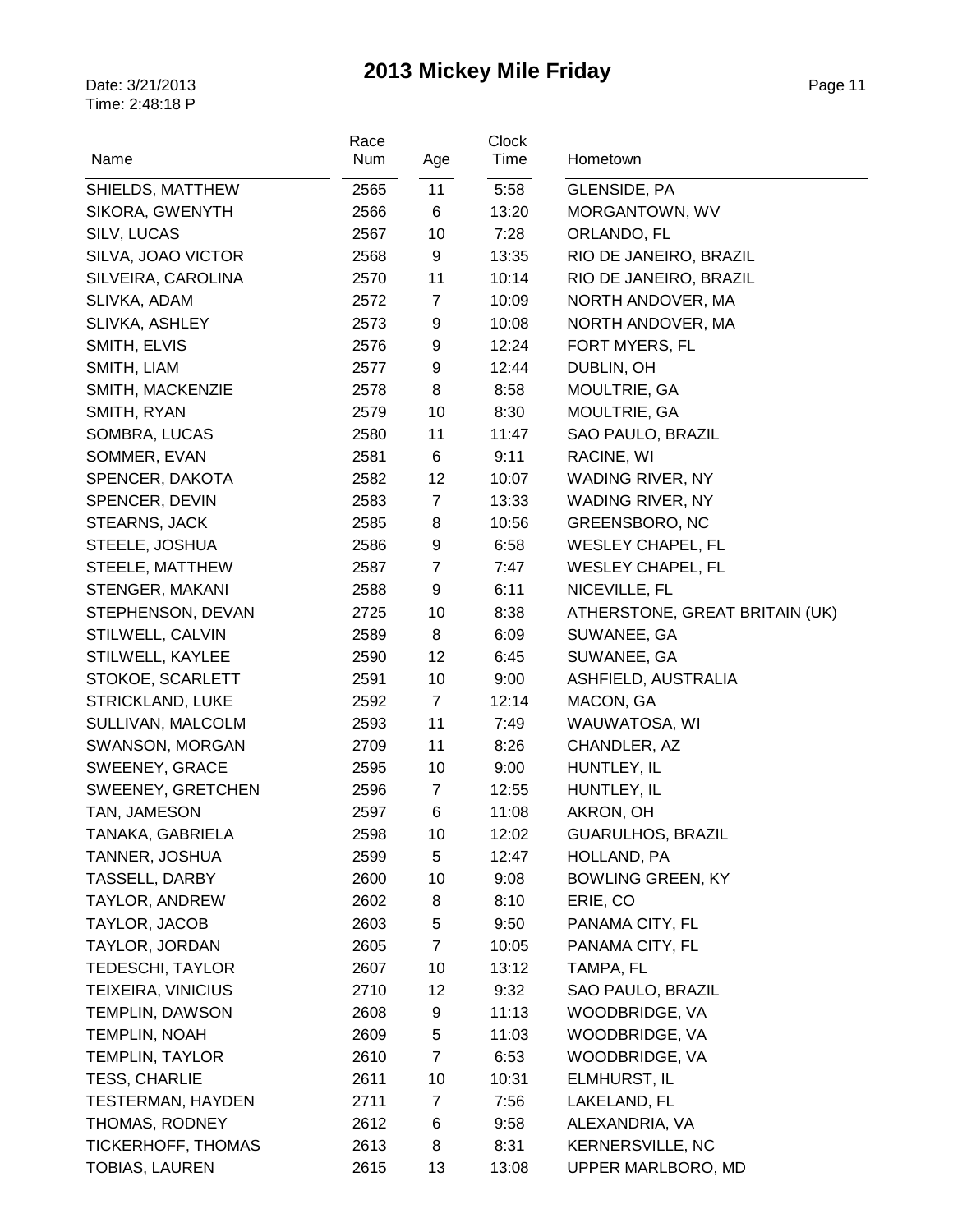| Name                         | Race<br><b>Num</b> | Age                 | <b>Clock</b><br>Time | Hometown                   |
|------------------------------|--------------------|---------------------|----------------------|----------------------------|
| TOROK, ELEK                  | 2616               | 6                   | 8:13                 | CEDAR, MN                  |
| <b>TOROK, TAYLOR</b>         | 2617               | 10                  | 8:52                 | CEDAR, MN                  |
| TRAVIS, LILLEE               | 2749               | 5                   | 15:33                | OFALLON, MO                |
| TRAVIS, MACKENZEE            | 2750               | 8                   | 7:10                 | OFALLON, MO                |
| TREEMAN-REINKE, ARIADNE      | 2619               | 9                   | 14:10                | ARNOLD, MD                 |
| TROUTON, AIDEN               | 2620               | $\overline{2}$      | 18:24                | NEW PORT RICHEY, FL        |
| <b>TYSON, TYLER</b>          | 2621               | 6                   | 10:14                | LUTZ, FL                   |
| <b>UPTON, CRAIG</b>          | 2622               | 9                   | 8:04                 | LEXINGTON, KY              |
| <b>UPTON, MASON</b>          | 2623               | 9                   | 7:26                 | LEXINGTON, KY              |
| VAN COTT, CHANDLER           | 2624               | 13                  | 8:45                 | WILDOMAR, CA               |
| VAN COTT, GAVIN              | 2625               | 10                  | 11:09                | WILDOMAR, CA               |
| VAN DER LAAT, JUAN           | 2626               | 11                  | 8:44                 | SAN ISIDRO, COSTA RICA     |
| VAN DER LAAT, MARIPAZ        | 2627               | 8                   | 10:53                | SAN ISIDRO, COSTA RICA     |
| VANHEULE, LANDON             | 2628               | 6                   | 8:44                 | LUTZ, FL                   |
| VANHEULE, LOGAN              | 2629               | 4                   | 8:23                 | LUTZ, FL                   |
| VAZQUEZ, ADRIEL              | 2632               | 9                   | 8:19                 | ORLANDO, FL                |
| VENANCIO, DIOGO              | 2635               | 13                  | 7:25                 | <b>BRASILIA, BRAZIL</b>    |
| VER STEEG, KEEGAN            | 2636               | 4                   | 12:27                | REDLANDS, CA               |
| <b>VERNER, ABIGAIL</b>       | 2637               | 9                   | 10:30                | <b>WASHINGTON, PA</b>      |
| <b>VOLK, VICTORIA</b>        | 2639               | 9                   | 10:21                | ALPHARETTA, GA             |
| VONDRA, QUINLAN              | 2642               | $\overline{7}$      | 9:42                 | CRETE, NE                  |
| <b>VONDRA, TORI</b>          | 2643               | 10                  | 10:44                | CRETE, NE                  |
| WAGENHAUSER, DANA            | 2751               | 13                  | 9:24                 | RICHMOND, VA               |
| <b>WAGENHAUSER, ETHAN</b>    | 2752               | 10                  | 9:24                 | RICHMOND, VA               |
| WAITE, AVA                   | 2644               | $\overline{7}$      | 15:43                | <b>WESLEY CHAPEL, FL</b>   |
| WANG, AIDAN                  | 2645               | 8                   | 8:19                 | ETOBICOKE, CANADA          |
| WARD, LAURYN                 | 2686               | 9                   | 10:07                | <b>AUSTIN, TX</b>          |
| <b>WEAVER, MASON</b>         | 2646               | 12                  | 8:24                 | ST PETERSBURG, FL          |
| WEESE, SARAH                 | 2649               | 13                  | 8:51                 | ALTA LOMA, CA              |
| WEINER, ISABELLA             | 2650               | 9                   | 8:56                 | ROCKLEDGE, FL              |
| WEINER, SOPHIA               | 2651               | 6                   | 12:27                | ROCKLEDGE, FL              |
| WELDON, JT                   | 2652               | 12                  | 9:39                 | LAKELAND, FL               |
| <b>WELDON, LYDIA</b>         | 2653               | 11                  | 9:25                 | LAKELAND, FL               |
| <b>WELLS, CLAYTON</b>        | 2687               | 9                   | 20:12                | GILBERT, SC                |
| <b>WELLS, SARAH</b>          | 2688               | 7                   | 8:57                 | GILBERT, SC                |
| <b>WEST, MADISON</b>         | 2654               | 9                   | 7:44                 | ORLANDO, FL                |
| WEYMOUTH, KENT               | 2655               | 11                  | 7:14                 | GILBERT, SC                |
| <b>WHEATON, MATTHEW</b>      | 2689               | 3                   | 12:16                | LAND O LAKES, FL           |
| <b>WHEATON, MEGAN</b>        | 2690               | 5                   | 11:42                | LAND O LAKES, FL           |
| <b>WHEATON, OLIVIA</b>       | 2691               | 8                   | 11:34                | LAND O LAKES, FL           |
| <b>WHEATON, SHELBY</b>       | 2692               | 6                   | 10:15                | LAND O LAKES, FL           |
| WHITE, MORGAN<br>WHITE, NOAH | 2656               | 6                   | 7:45<br>11:01        | MILFORD, OH<br>MILFROD, OH |
| WHITLEY, EMALINE             | 2657<br>2658       | 8<br>$\overline{7}$ | 10:49                | WAXHAW, NC                 |
|                              |                    |                     |                      | <b>GRAND ISLAND, NY</b>    |
| WILLER, BROOKE               | 2659               | 9                   | 9:30                 |                            |